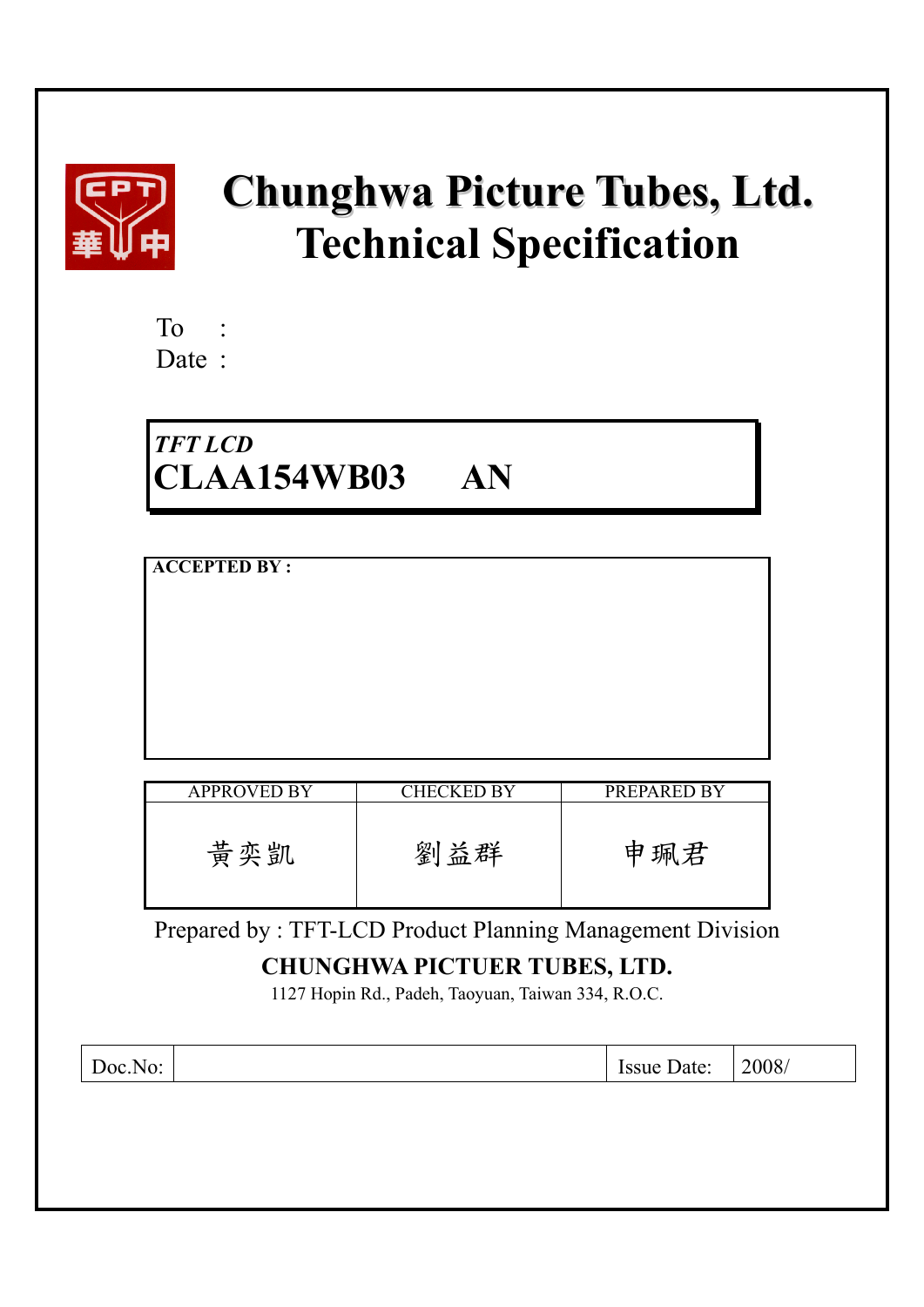# **RECORD OF REVISIONS**

| <b>Revision</b><br>No. | Date       | <b>Description</b>  |
|------------------------|------------|---------------------|
| T <sub>1</sub>         | 2007/05/14 | <b>First issued</b> |
|                        |            |                     |
|                        |            |                     |
|                        |            |                     |
|                        |            |                     |
|                        |            |                     |
|                        |            |                     |
|                        |            |                     |
|                        |            |                     |
|                        |            |                     |
|                        |            |                     |
|                        |            |                     |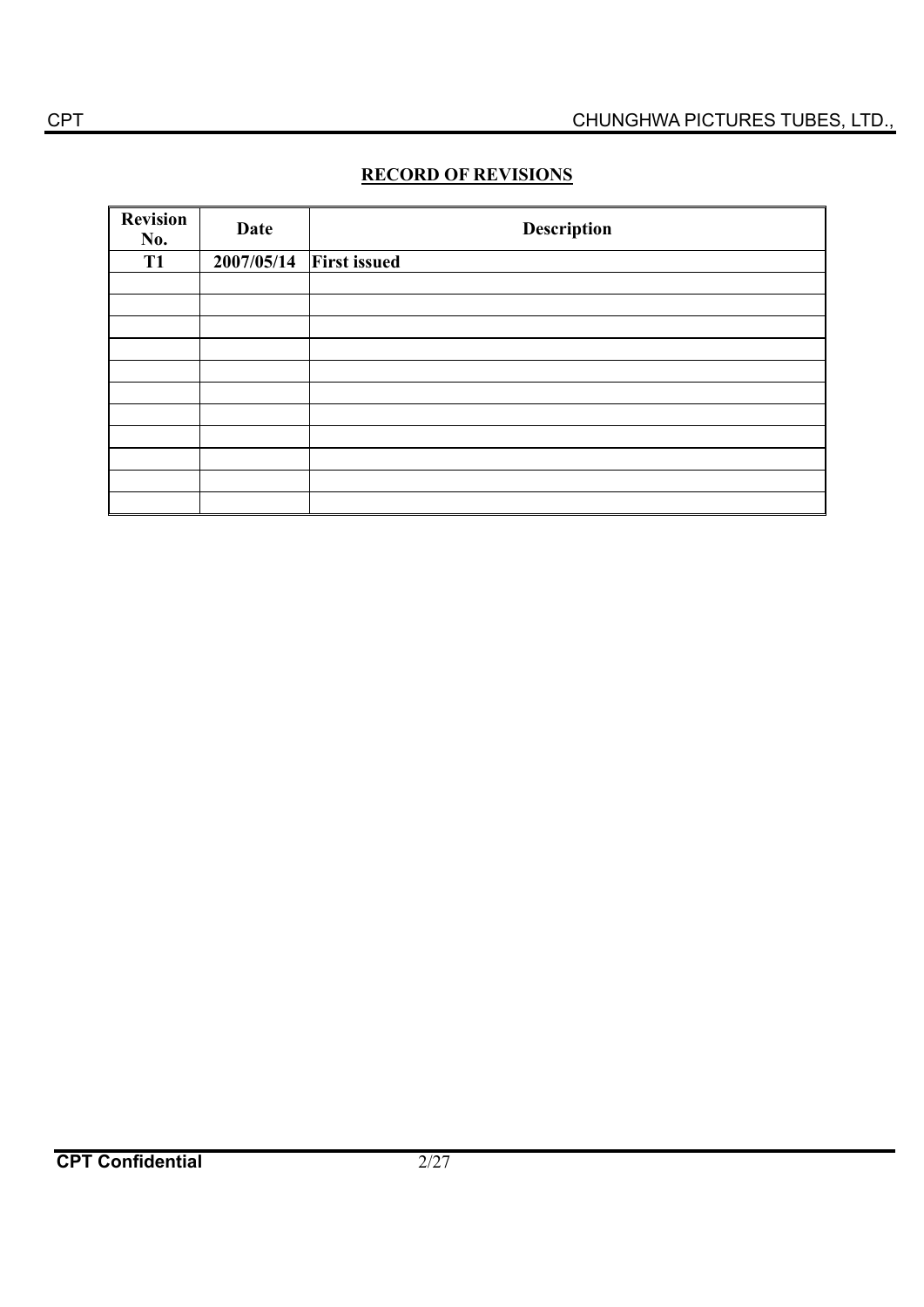# **CONTENTS**

| NO.            | <b>ITEM</b>                                    | Page |
|----------------|------------------------------------------------|------|
|                | <b>OVERVIEW</b>                                |      |
| $\overline{2}$ | <b>ABSOLUTE MAXIMUM RATINGS</b>                |      |
| 3              | ELECTRICAL CHARACTERISTICS                     | 6    |
| $\overline{4}$ | CONNECTOR INTERFACE PIN & FUNCTION             | 10   |
| 5              | <b>INTERFACE TIMING CHART</b>                  | 11   |
| 6              | <b>BLOCK DIAGRAM</b>                           | 14   |
| 7              | <b>MECHANICAL SPECIFICATION</b>                | 15   |
| 8              | OPTICAL CHARACTERISTICS                        | 17   |
| 9              | <b>RELIABILITY TEST CONDITIONS</b>             | 20   |
| 10             | <b>VISUAL INSPECTION SPECIFICATION</b>         | 22   |
| 11             | <b>HANDLING PRECAUTIONS FOR TFT-LCD MODULE</b> | 26   |
|                |                                                |      |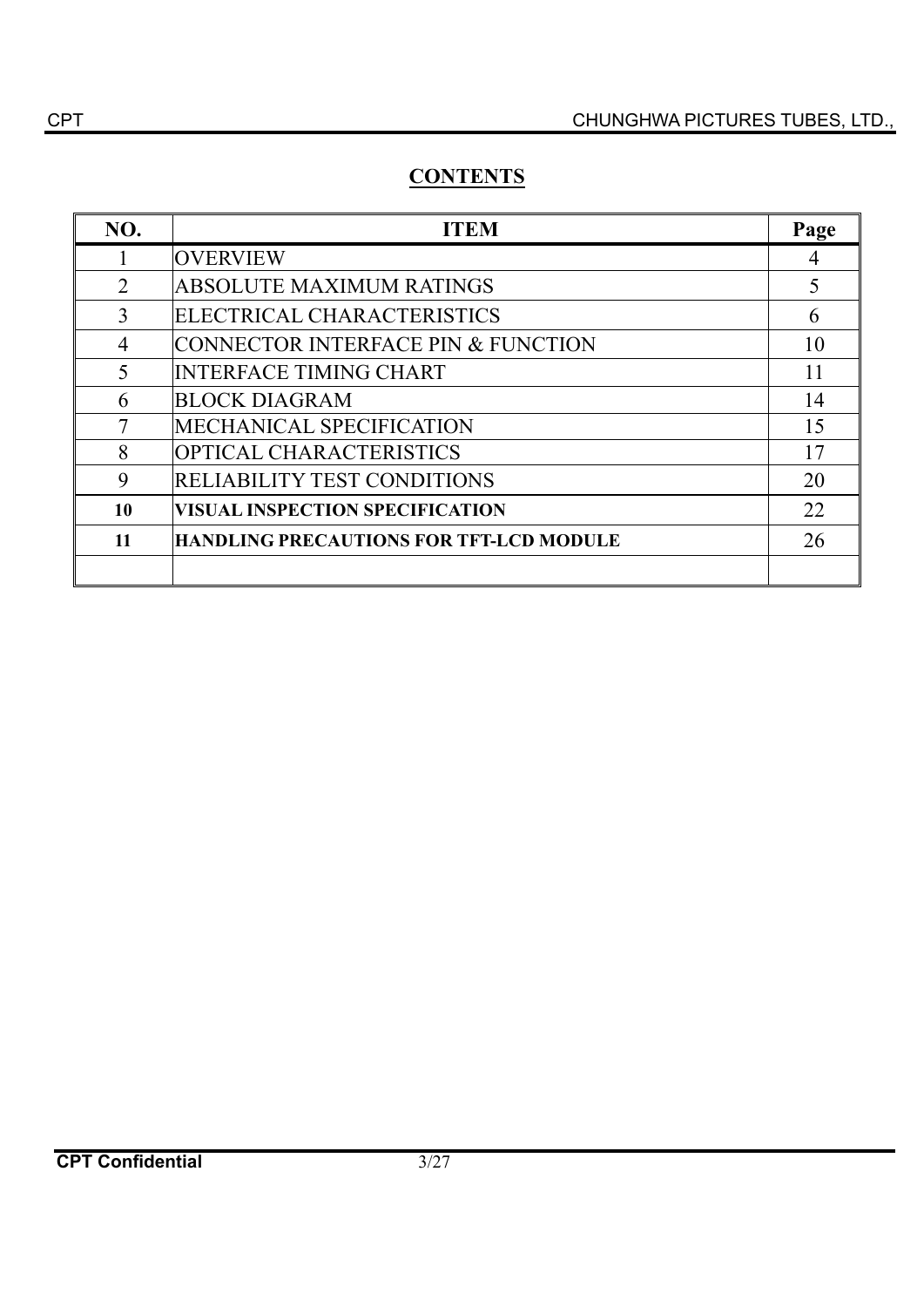# **1. OVERVIEW**

**CLAA154WB03 AN** is 15.4" color (39.116cm) TFT-LCD (Thin Film Transistor Liquid Crystal Display) module composed of LCD panel, LVDS driver ICs, control circuit and backlight. By applying 6 bit digital data, 1280×RGB (3) ×800, 262K-color images are displayed on the 15.4" diagonal screen. general specifications are summarized in the following table:

| <b>ITEM</b>                  | <b>SPECIFICATION</b>                                             |
|------------------------------|------------------------------------------------------------------|
| Display Area (mm)            | 331.2 (H)x207.0 (V) (15.4-inch diagonal)                         |
| Number of Pixels             | $1280 \times 3(H) \times 800(V)$                                 |
| Pixel Pitch (mm)             | $0.25875(H) \times 0.25875(V)$                                   |
| Color Pixel Arrangement      | RGB vertical stripe                                              |
| Display Mode                 | Normally white                                                   |
| Number of Colors             | 262,144(6bits)(RSDS)                                             |
| Gamut                        | $45\%$ (typ)                                                     |
| <b>Optimum Viewing Angle</b> | 6 o'clock                                                        |
| Response Time (ms)           | 8 <sub>ms</sub>                                                  |
| Viewing Angle                | $45^{\circ} \cdot 45^{\circ}/15^{\circ} \cdot 35^{\circ}$ (Typ.) |
| Brightness (cd/m^2)          | 200 cd/m <sup>2</sup> (5point)/6 mA (Typ.)                       |
| Uniformity                   | $5$ point: $80\%$ (Typ.)                                         |
| Consumption of Power (W)     | $6.3W$ (Max)                                                     |
| Module Size (mm)             | $344.5(W)\times222.5(H)\times6.2(D)$ (Max)                       |
| Module Weight (g)            | $500$ (Typ.)                                                     |
| <b>Surface Treatment</b>     | Glare type (3H)                                                  |

The LCD Products listed on this document are not suitable for use of aerospace equipment, submarine cable, and nuclear reactor control system and life support systems. If customers intend to use these LCD products for applications listed above or those not included in the "Standard" list as follows, please contact our sales in advance.

Standard : Computer, Office equipment, Communication equipment, Test and Measurement equipment, Machine tool, Industrial robot, Audio and Visual equipment, Other consumer products.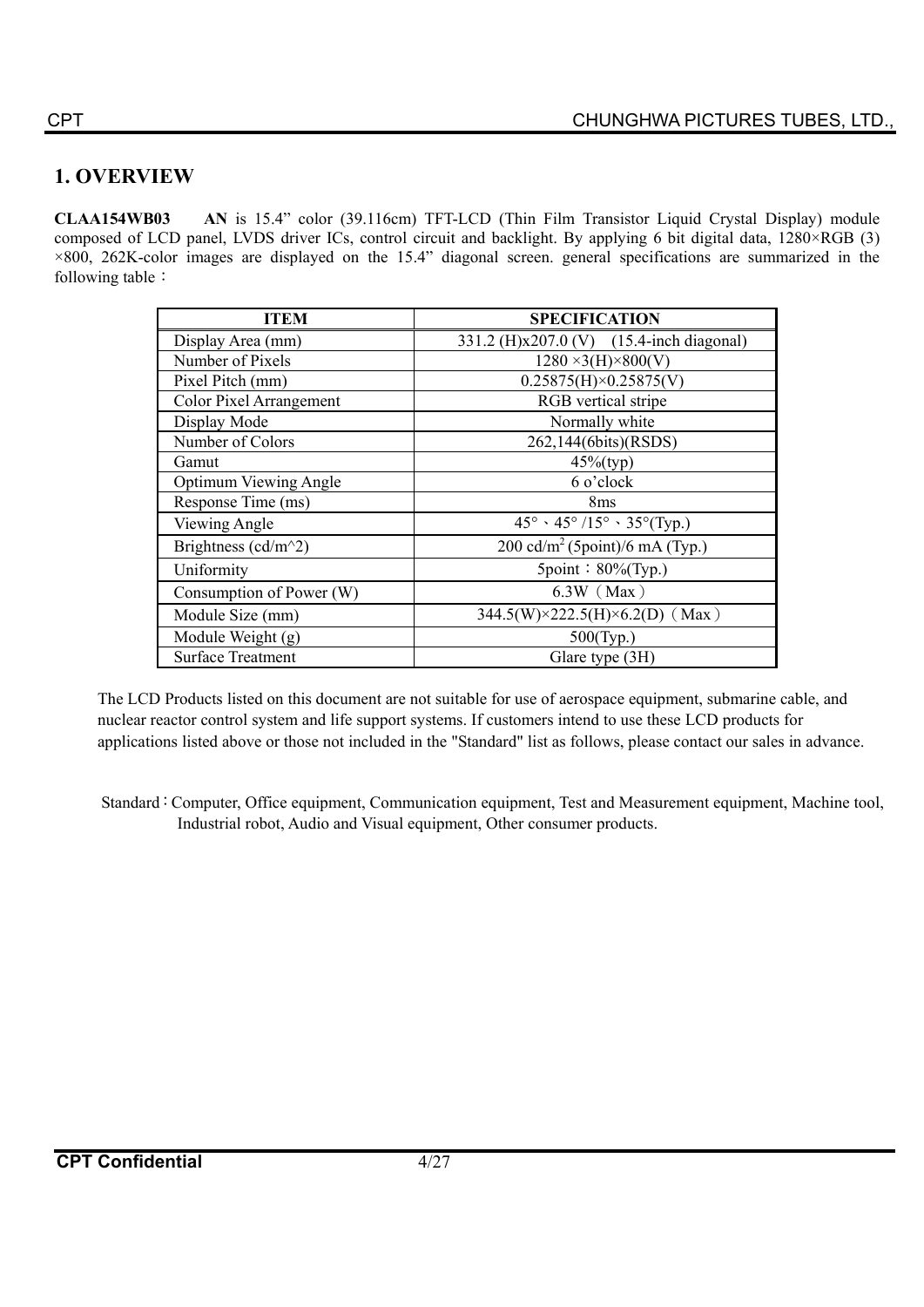# **2. ABSOLUTE MAXIMUM RATINGS**

The following are maximum value, which if exceeded, may cause faulty operation or damage to the unit.

| <b>ITEM</b>                  | <b>SYMBOL</b> | MIN.  | MAX. | <b>UNIT</b> | <b>REMARK</b>     |
|------------------------------|---------------|-------|------|-------------|-------------------|
| Power Supply Voltage for LCD | <b>VCC</b>    |       | 4.0  |             |                   |
| Lamp voltage                 | VL            | 630   | 900  | Vrms        |                   |
| Lamp current                 |               |       | 6.5  | mArms       | $*1$ ).           |
| Lamp frequency               | FL            | 40    | 80   | kHz         |                   |
| <b>Operation Temperature</b> | Top           |       | 50   |             | $*3$ , 4), 5), 6) |
| <b>Storage Temperature</b>   | Tstg          | $-25$ | 65   | $\sim$      | $*3$ ). 4). 5)    |
| Delayed Discharge Time       | TD            |       |      | sec         | $*7$              |

 $[Note]$ 

- \*1) Product life-time relate to lamp current, please operate production follow statement at page 9 (b)back light".
- \*2) When lamp current over the definition of absolute max, product life-time will decay rapidly or operate unusual.
- \*3) The relative temperature and humidity range are as below sketch, 90%RH Max. (Ta $\leq 40^{\circ}$ C)
- \*4) The maximum wet bulb temperature  $\leq 39^{\circ}$  (Ta > 40°C) and without dewing.
- \*5) If product in environment which over the definition of the relative temperature and humidity out of range too long, it will affect visual of LCD.
- $*6$ ) If you operate LCD in normal temperature range, the center surface of panel should be under 60°C.
- \*7) Delay discharge time test condition : Starting lamp voltage=1650Vrms. (please follow statement at page 9 " (b) back light"

Before test TD, lamp should operate at least 1min, and lamp current should follow trpical lamp current specification. To place panel at room temp. ( $25\pm2\degree$ )below for 24hrs,nd then to measure TD with the same starting lamp voltage in dark room.

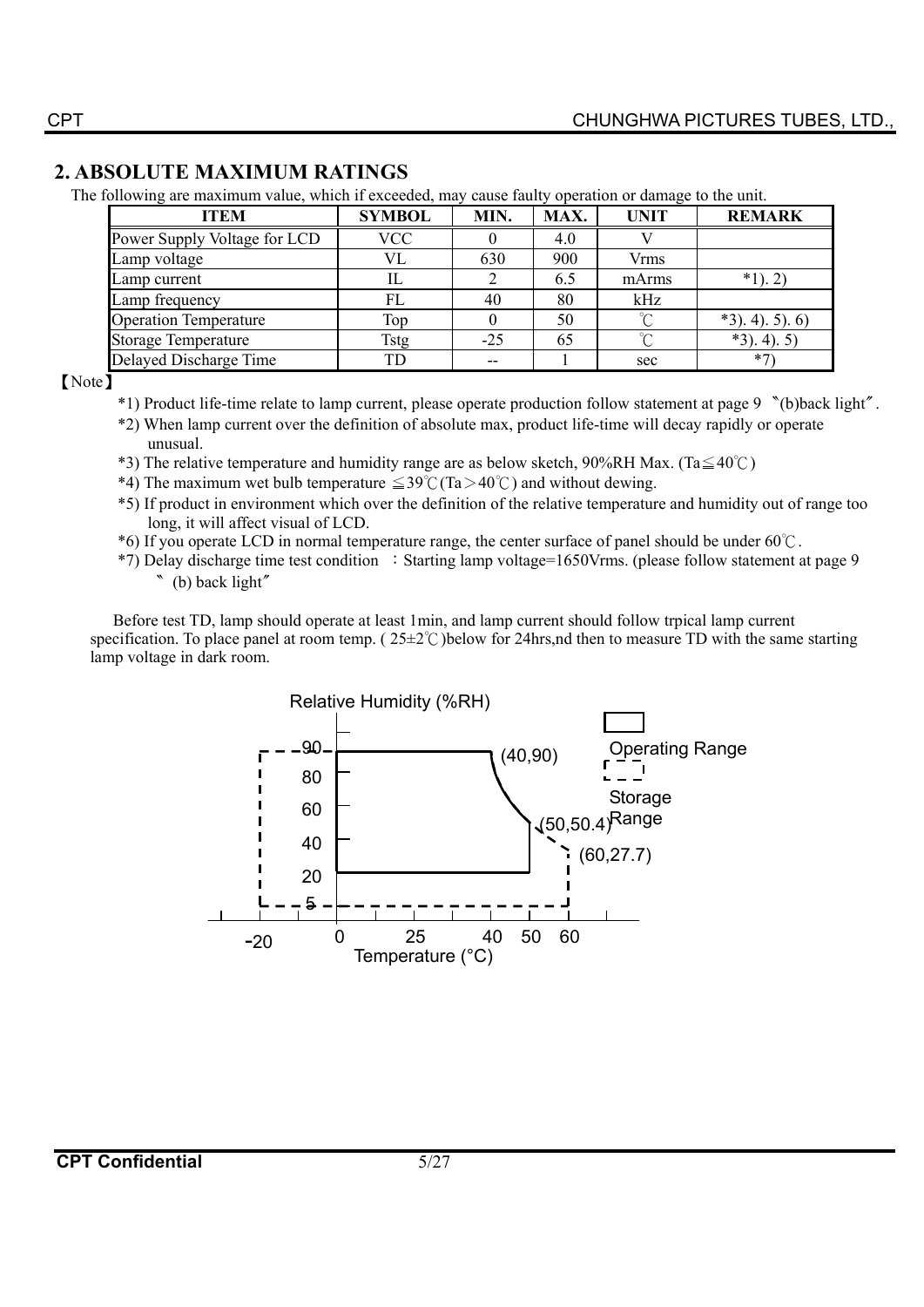# **3. ELECTRICAL CHARACTERISTICS**

3.1 TFT LCD

 $Ta = 25^\circ \text{C}$ 

|                               | <b>TEM</b>                                    | <b>SYMBOL</b>   | <b>MIN</b> | <b>TYP</b> | <b>MAX</b>                  | <b>UNIT</b> | <b>REMARK</b>        |
|-------------------------------|-----------------------------------------------|-----------------|------------|------------|-----------------------------|-------------|----------------------|
|                               | <b>LCD POWER VOLTAGE</b>                      | <b>VCC</b>      | 3.0        | 3.3        | 3.6                         | V           | [Note $1$ ]          |
|                               | <b>LCD POWER CURRENT</b>                      | <b>ICC</b>      |            | 400        | 600                         | mA          | [Note $2$ ]          |
|                               | <b>Rush CRRENT</b>                            | Irush           | ٠          |            | $\mathcal{D}_{\mathcal{L}}$ | A           | $\sqrt{\frac{1}{1}}$ |
|                               | <b>INPUT VOLTAGE</b>                          | <b>VIN</b>      | $\theta$   | ۰          | <b>VCC</b>                  | V           |                      |
| <b>LOGIC</b><br><b>INPUT</b>  | <b>COMMON</b><br><b>VOLTAGE</b>               | <b>VCM</b>      | 1.125      | 1.25       | 1.375                       | V           |                      |
| <b>VOLTAGE</b><br>(LVDS:      | <b>DIFFRENTIAL</b><br><b>INPUT VOLTAGE</b>    | VID             | 250        | 350        | 450                         | mV          |                      |
| $IN+$ , $IN-)$<br>[Note $3$ ] | <b>THRESHOLD</b><br><b>VOLTAGE (HIGH)</b>     | <b>VTH</b>      |            |            | 100                         | mV          | When $VCM =$         |
|                               | <b>THRESHOLD</b><br><b>VOLTAGE (LOW)</b>      | <b>VTL</b>      | $-100$     |            |                             | mV          | $+1.2V$              |
|                               | DIFFRENTIAL INPUT<br><b>VOLTAGE TOLERANCE</b> | $\wedge$ VID    |            |            | 35                          | mV          |                      |
|                               | <b>COMMON VOLTAGE</b><br><b>TOLERANCE</b>     | $\triangle$ VCM |            |            | 35                          | mV          |                      |

[Note 1] Power Sequence:

 $0.01 \text{ ms} \leq t2 \leq 50 \text{ ms}$  200 ms  $\leq t6$  $0.01 \text{ ms} \leq t3 \leq 50 \text{ ms}$  200 ms  $\leq t7$ 0.01 ms $<$ t4 $\leq$ 10 ms

t1  $\leq$  10ms 1 sec  $\leq$  t5



Data: RGB DATA, DCLK, HD, VD, DENA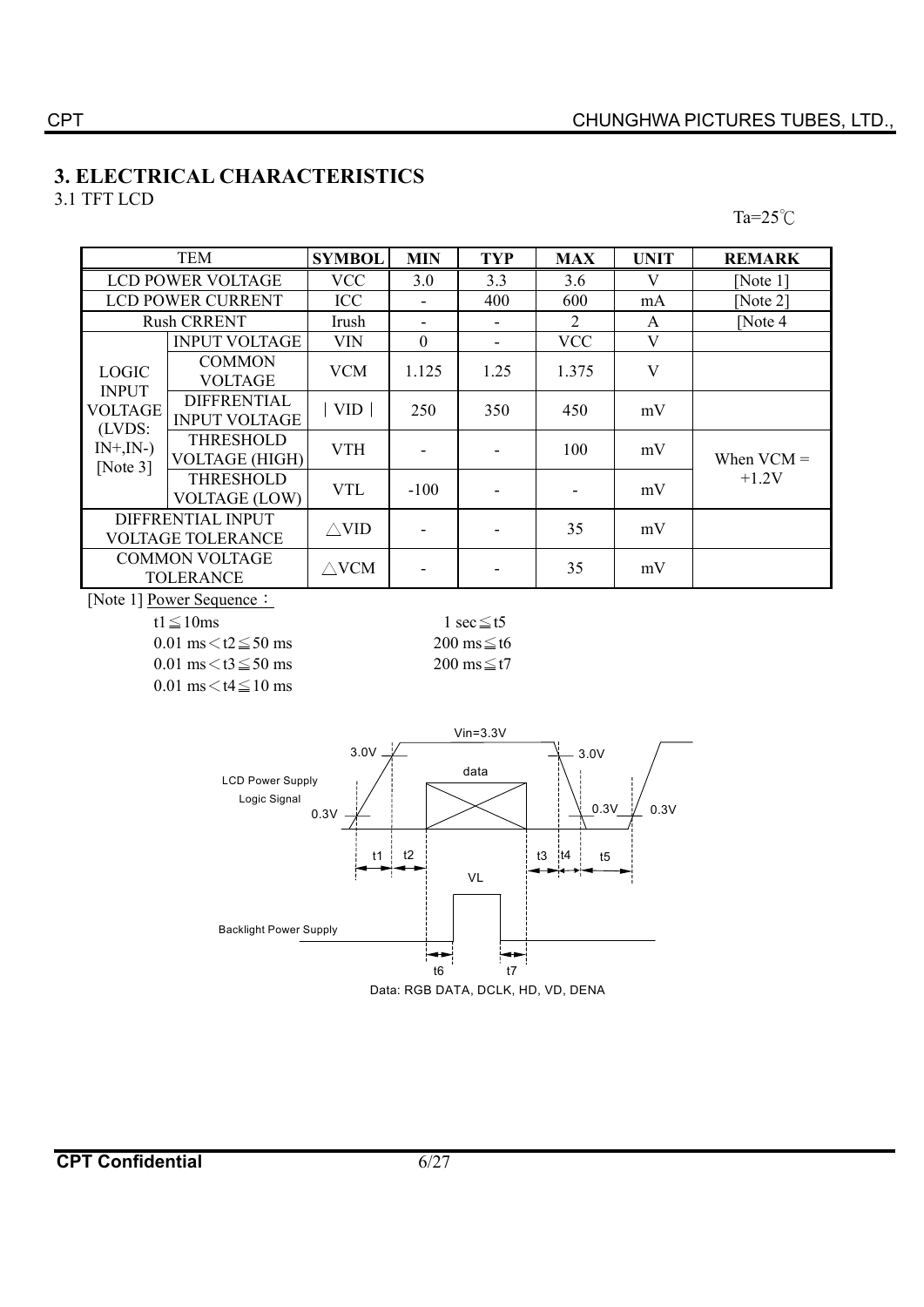#### VCC-dip state

(1)when  $3.0 > \text{VCC} \geq 2.7\text{V} \cdot \text{td} \leq 10 \text{ ms}$ 

(2)when VCC $<$ 2.7V  $\cdot$  VCC-dip condition should as the VCC-turn-off condition.



#### [Note 2]

Typical value is  $0 \sim 63$  gray level.(Horizontal line Pattern) 800 line mode,  $VCC = +3.3V$ Circuit condition (Typ.)

VCC=3.3 V  $\cdot$  f<sub>V</sub>=60 Hz f<sub>H</sub>=48.9 kHz $\cdot$  f<sub>CLK</sub>=68.9 MHz



# Circuit condition (MAX.)

VCC=3.3 V $\cdot$  f<sub>V</sub>=60 Hz f<sub>H</sub>=48.9 kHz $\cdot$  f<sub>CLK</sub>=68.9 MHz

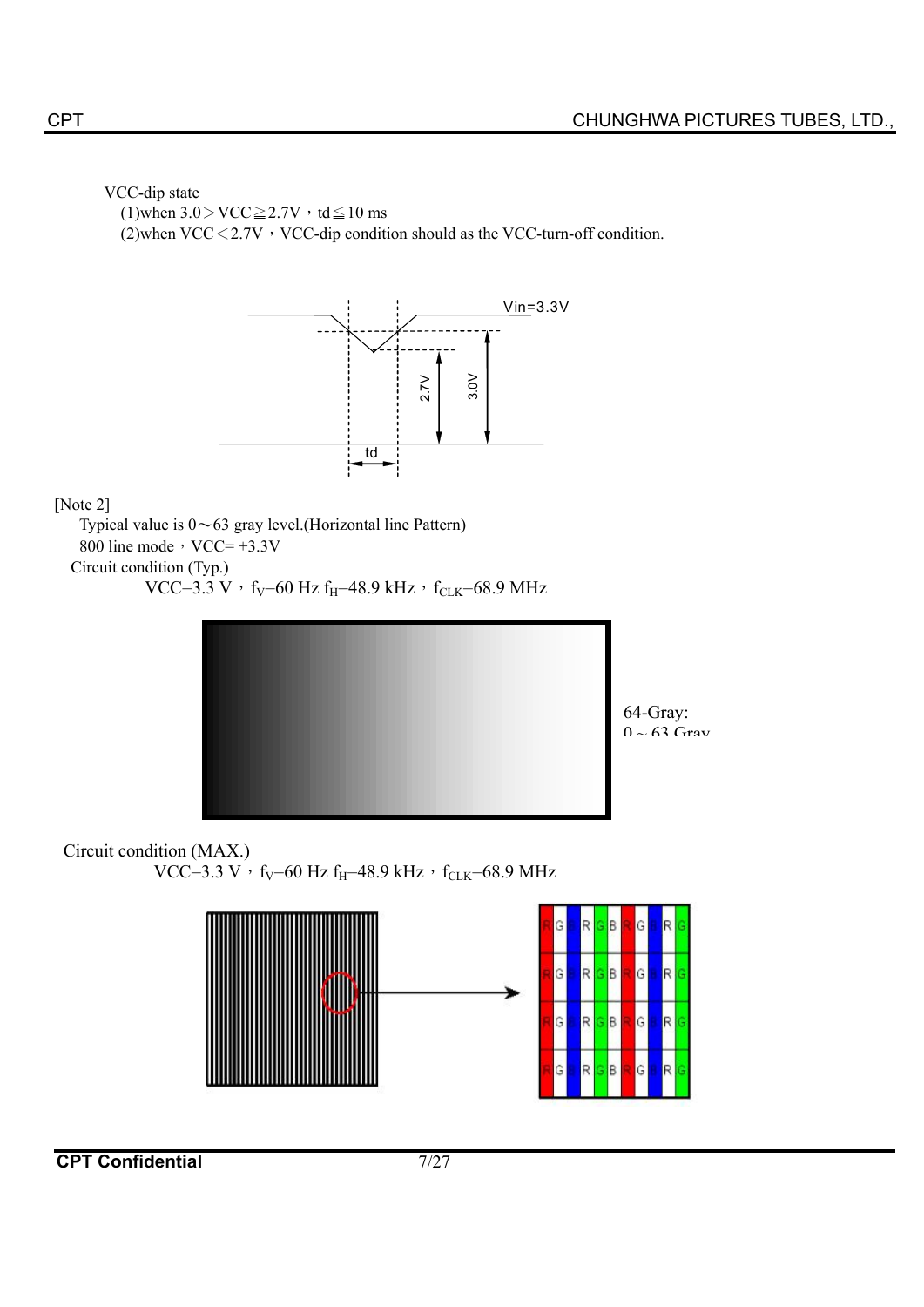#### [Note 3]

LVDS Signal Definite:



4) Refer to Inverter rated voltage [Note 4] Irush measure condition

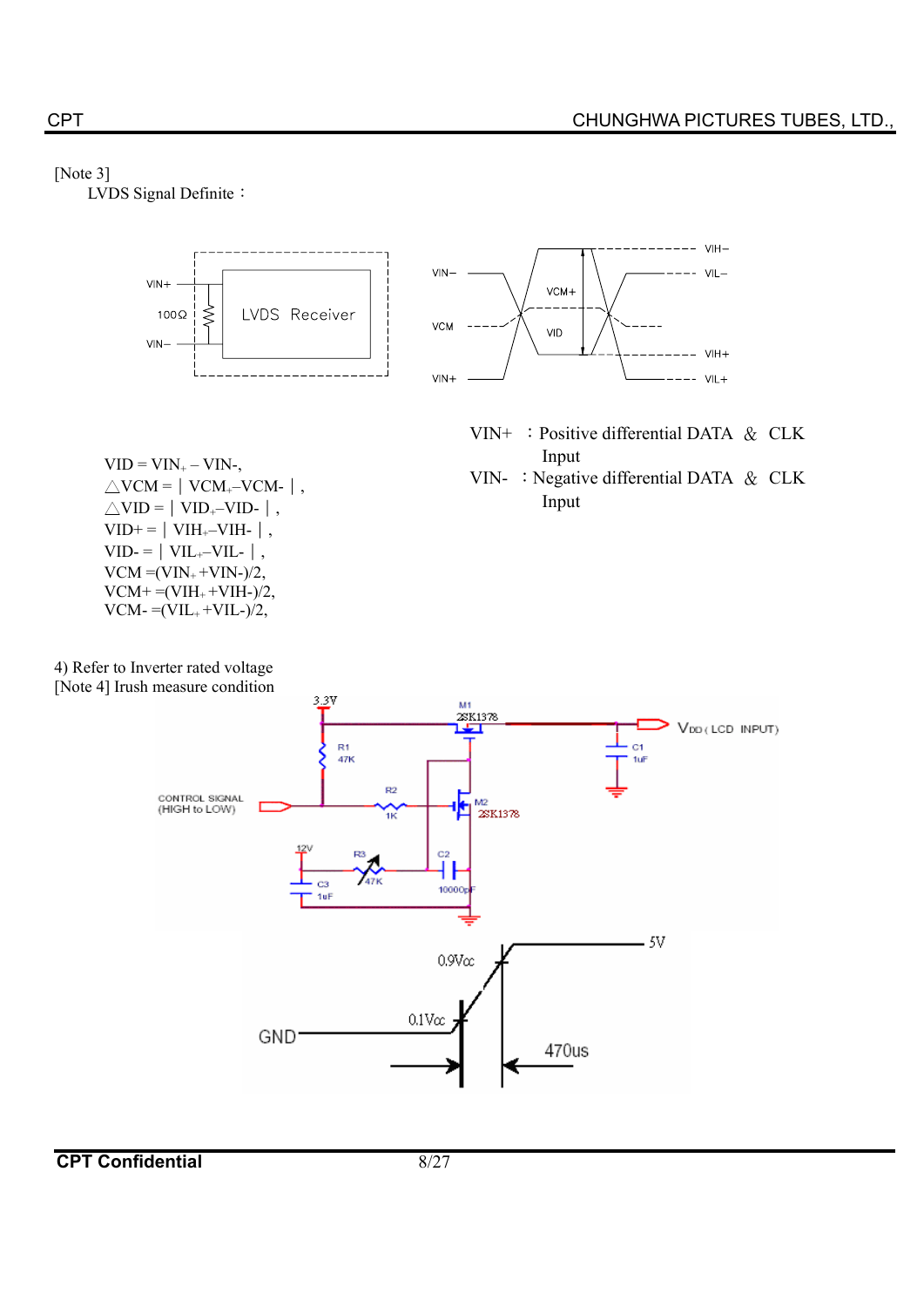### 3.2 Back light\*1)

3.2.1 Electrical characteristics:

|                           |               |      |       |            |       | Ta= $25^{\circ}$ C |
|---------------------------|---------------|------|-------|------------|-------|--------------------|
| <b>ITEM</b>               | <b>SYMBOL</b> | MIN  | TYP   | <b>MAX</b> | UNIT  | <b>REMARK</b>      |
| Lamp Voltage(IL=6.0mA)    | VL            | 630  | 700   | 770        | Vrms  | $IL=6.0mA$         |
| Lamp Current              | IL            | 5.5  | 6.0   | 6.5        | mArms | $*1$               |
| <b>Inverter Frequency</b> | FI            | 50   | $- -$ | 60         | kHz   | $*2)$              |
|                           | VS            | 1330 | $- -$ | --         | Vrms  | Ta= $25^{\circ}$ C |
| Lamp Initial Voltage      |               | 1730 | $- -$ | $- -$      | Vrms  | Ta= $0^{\circ}$ C  |

# 3.2.2 Lamp life time

| <b>ITEM</b>                       |             | IL at 2.0 mA   IL at $6.0$ mA   IL at $6.5$ mA |               | 單位    | 備註                       |
|-----------------------------------|-------------|------------------------------------------------|---------------|-------|--------------------------|
| LAMP LIFE-TIME (LT)               | Min. 15,000 | Min. 15,000                                    | Min.10,000    | hr    | Continuous Operation*3)  |
| Turn-on and turn-off<br>Operation | $- -$       | Min.100,000                                    | $\sim$ $\sim$ | times | Continuous Operation *4) |

# [Note]

\*1) Measure method : Galvanometer connect to low voltage



- \*2) Frequency in this range can make the characteristics of electric and optics maintain in +/- 10% except hue. Lamp frequency of inverter may produce interference with horizontal synchronous frequency,and this may cause horizontal beat on the display. Therefore, please adjust lamp frequency, and keep inverter as far from module as possible or use electronic shielding between inverter and module to avoid the interference. Under optimum operate frequency range (40~80 KHz), will not effect panel life-time and relability.
- $*3$ ) Definition of the lamp life time :
	- a. Luminance (L) under 50% of specification starting lamp voltage
	- b. Starting Lamp Voltage: over 130% of the initial value. Ta=25°C
- \*4) For keeping good lighting situation, when design the inverter, it must be considered that the voltage large than starting lamp voltage.
- \*5) WL=IL x VL  $\cdot$  (IL=6mA  $\cdot$  Ta=25°C)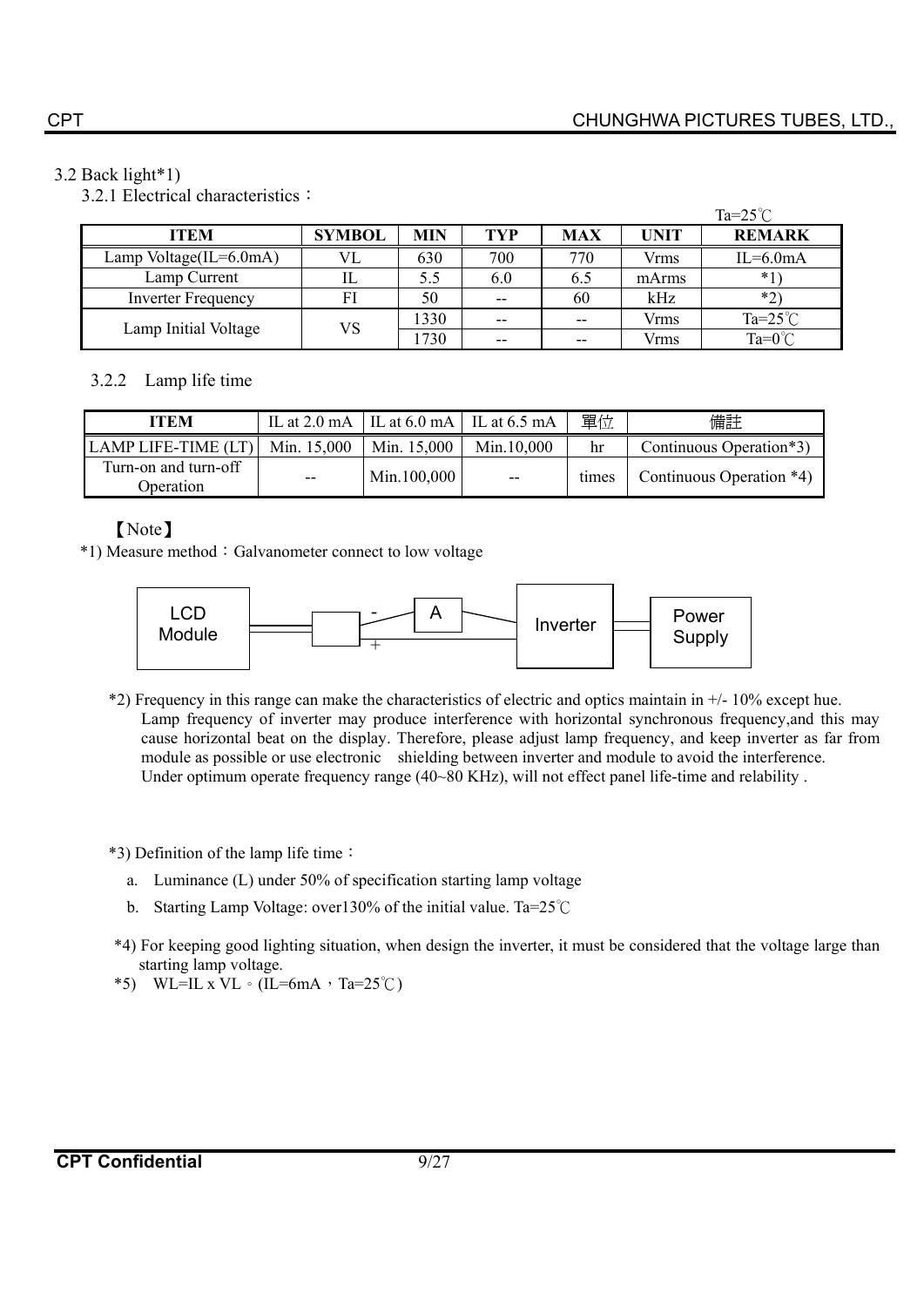# **4.Connector Interface PIN & Function**

4.1 CN1(Interface signal)

Outlet connector: FI-XB30SL-HF10 (JAE)

Link connector: FI-X30H (JAE, Link Type )

| Pin No.                 | <b>SYMBOL</b>    | Function                                           |
|-------------------------|------------------|----------------------------------------------------|
| 1                       | <b>Vss</b>       | Ground                                             |
| $\overline{2}$          | Vin              | $+3.3V$                                            |
| $\overline{\mathbf{3}}$ | Vin              | $+3.3V$                                            |
| $\overline{4}$          | V EDID           | DDC 3.3V Power                                     |
| 5                       | NC               | VCOM test provided, but customer-end unused (open) |
| 6                       | CLK EDID         | <b>DDC</b> Clock                                   |
| $\overline{7}$          | <b>DATA EDID</b> | <b>DDC</b> Data                                    |
| 8                       | R <sub>0</sub> N | minus signal of channel 0(LVDS)                    |
| 9                       | R <sub>0</sub> P | plus signal of channel 0(LVDS)                     |
| 10                      | <b>Vss</b>       | Ground                                             |
| 11                      | R1N              | minus signal of channel 1(LVDS)                    |
| 12                      | R1P              | plus signal of channel 1(LVDS)                     |
| 13                      | <b>Vss</b>       | Ground                                             |
| 14                      | R2N              | minus signal of channel 2(LVDS)                    |
| 15                      | R2P              | plus signal of channel 2(LVDS)                     |
| 16                      | <b>Vss</b>       | Ground                                             |
| 17                      | <b>RCLKN</b>     | minus signal of clock channel (LVDS)               |
| 18                      | <b>RCLKP</b>     | plus signal of clock channel (LVDS)                |
| 19                      | <b>Vss</b>       | Ground                                             |
| 20                      | NC               | No connect                                         |
| 21                      | NC               | No connect                                         |
| 22                      | NC               | No connect                                         |
| 23                      | NC               | No connect                                         |
| 24                      | NC               | No connect                                         |
| 25                      | NC               | No connect                                         |
| 26                      | NC               | No connect                                         |
| 27                      | NC               | No connect                                         |
| 28                      | NC               | No connect                                         |
| 29                      | $\rm NC$         | No connect                                         |
| 30                      | N <sub>C</sub>   | No connect                                         |

[Note]

\*1) DDC: Display Data Requirements

\*2) Refer to Data Mapping of page 7,8,9.

#### 4.2 CN2 (Back light)

Backlight-side connector: BHSR-02VS-1 (JST) Inverter-side connector: SM02B-BHSS-1 (JST)

|         | $\mu$ we shay connector. Shayed Drive T (30 F) |             |  |  |  |  |
|---------|------------------------------------------------|-------------|--|--|--|--|
| Pin No. | Symbol                                         | Function    |  |  |  |  |
|         |                                                | VBLH (High) |  |  |  |  |
|         |                                                | VBLL (Low)  |  |  |  |  |

[Note]: VBLH-VBLL=VL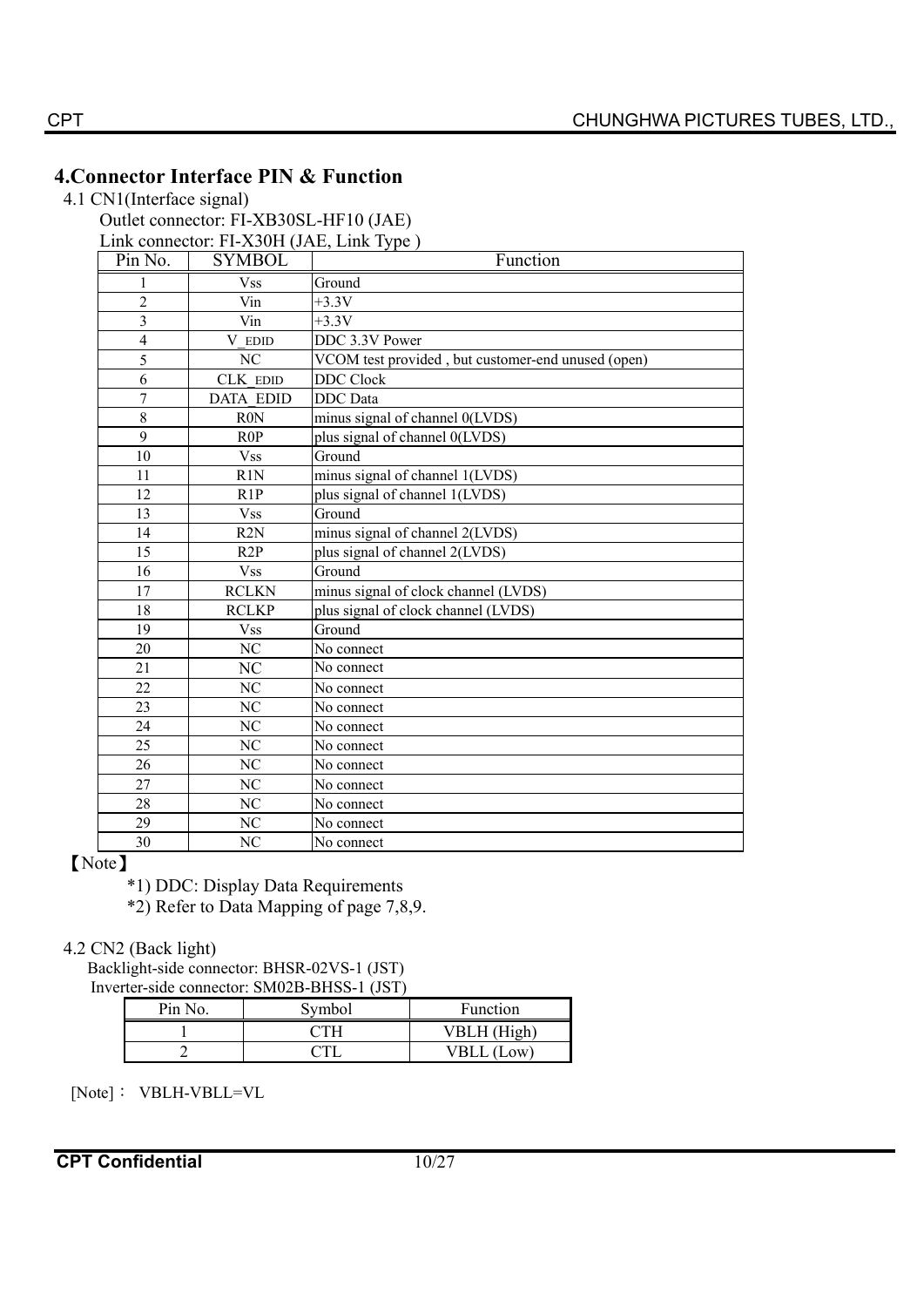# **5. INTERFACE TIMING CHART**

- 5.1LCD Input Signal Timing Chart
	- 5.1.1 Horizontal Timing sequence



5.1.2 Vertical Timing sequence:

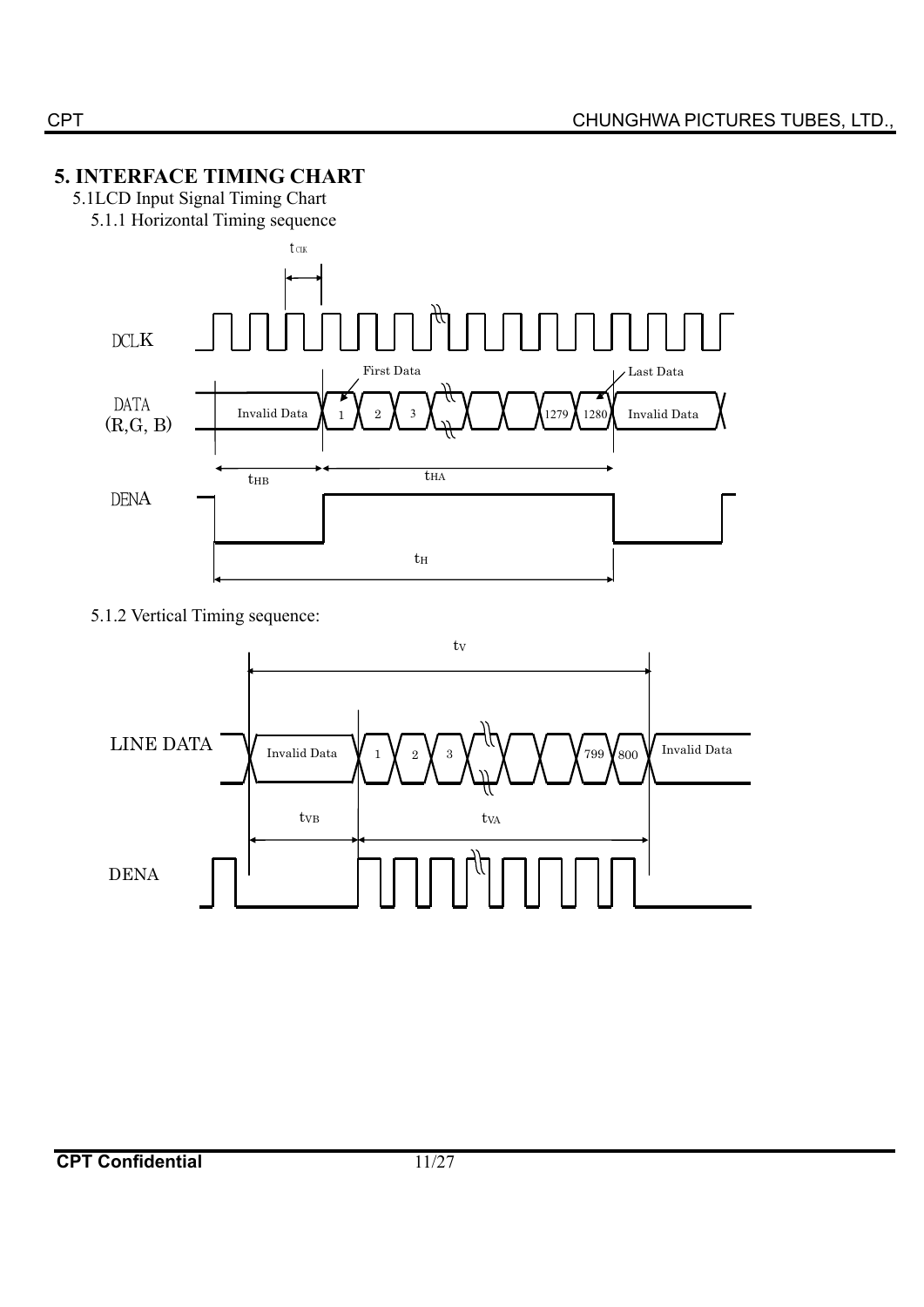# 5.2 Timing Chart :

| <b>ITEM</b>                   |             |                                   | <b>SYMBOL</b>    | <b>MIN</b> | TYP  | <b>MAX</b> | <b>UNIT</b> |
|-------------------------------|-------------|-----------------------------------|------------------|------------|------|------------|-------------|
|                               |             | frequency                         | $f_{CLK}$        | 65.3       | 68.9 | 74.7       | <b>MHz</b>  |
|                               | <b>DCLK</b> | period                            | $t_{\text{CLK}}$ | 15.3       | 14.5 | 13.3       | ns          |
| <b>LCD</b><br>input<br>signal |             | Horizontal total Time             | t <sub>H</sub>   | 1344       | 1408 | 1500       | $t_{CLK}$   |
|                               |             | Horizontal Active Time            | $t_{HA}$         | 1280       | 1280 | 1280       | $t_{CLK}$   |
|                               |             | <b>DENA</b> Horizontal Blank Time | $t_{HB}$         | 64         | 128  | 220        | $t_{CLK}$   |
|                               |             | Vertical total Time               | ty               | 810        | 816  | 830        | $t_{\rm H}$ |
|                               |             | Vertical Active Time              | t <sub>VA</sub>  | 800        | 800  | 800        | $t_{\rm H}$ |
|                               |             | <b>Vertical Blank Time</b>        | $t_{VB}$         | 10         | 16   | 30         | $t_{\rm H}$ |

# [Note]

\*1) Data is latched during DCLK falling period.

 $*2$ ) HD  $\cdot$  VD is negative.

\*3) DENA (DATA ENABLE) usually is positive.

\*4) During the whole blank period, DCLK should keep input.During the vertical blank period, HD should keep input.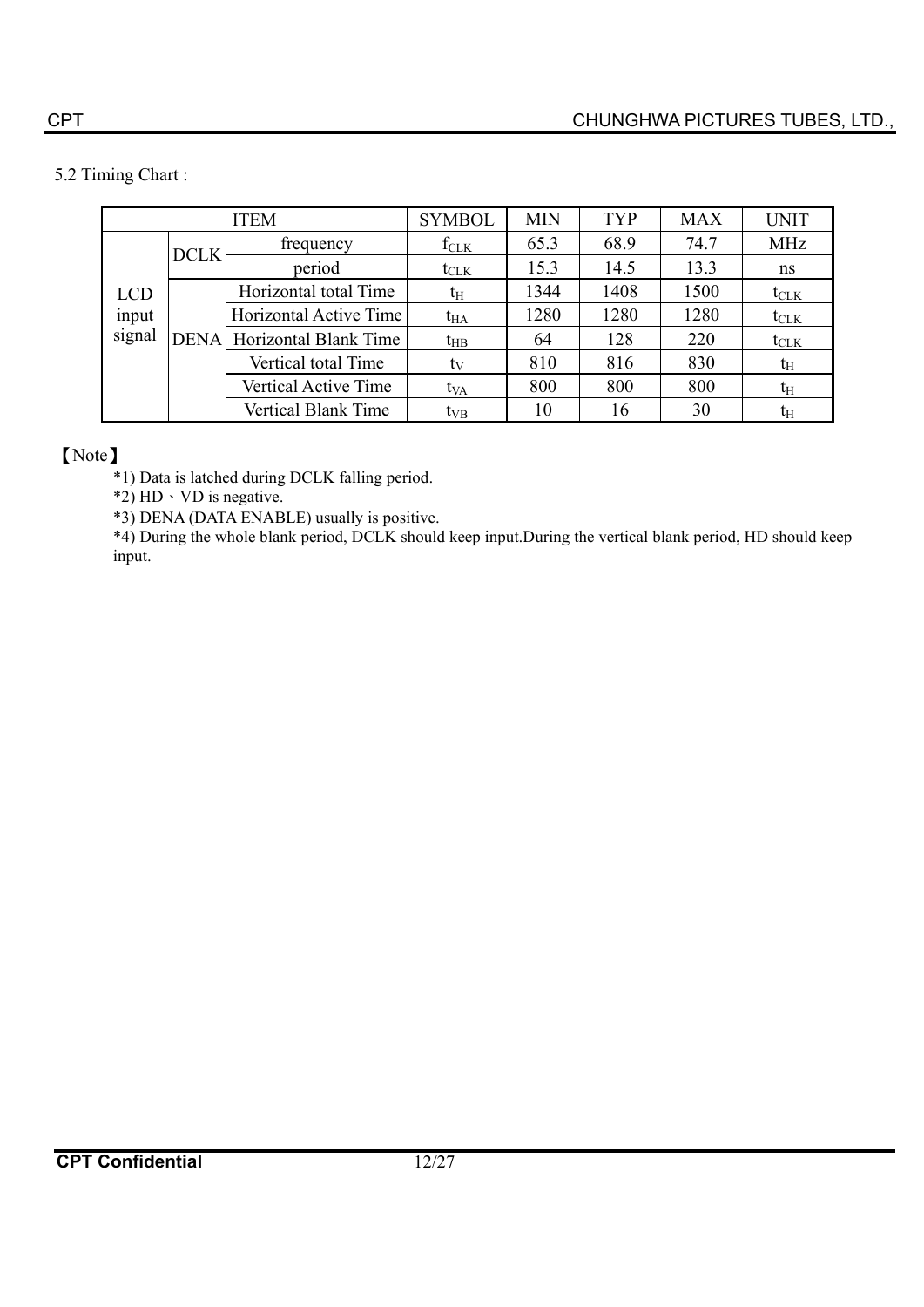# 5.3 Color DATA Assignment

|            |              |                  |                               | R DATA           |                  |                  |                           |                  |                  |                  | <b>G DATA</b>               |                  |                  |                  |                   | <b>B DATA</b>    |                  |                |                  |
|------------|--------------|------------------|-------------------------------|------------------|------------------|------------------|---------------------------|------------------|------------------|------------------|-----------------------------|------------------|------------------|------------------|-------------------|------------------|------------------|----------------|------------------|
| Color      | Input Data   |                  | $R5$ $R4$ $R3$ $R2$ $R1$ $R0$ |                  |                  |                  |                           |                  |                  |                  | G5   G4   G3   G2   G1   G0 |                  |                  |                  | B5 B4 B3 B2 B1 B0 |                  |                  |                |                  |
|            |              | MS ·             |                               |                  |                  |                  | LS                        | MS:              |                  |                  |                             |                  | LS               | MS <sub>1</sub>  |                   |                  |                  |                | LS               |
|            |              | B                |                               |                  |                  |                  | B                         | $\, {\bf B}$     |                  |                  |                             |                  | B                | B                |                   |                  |                  |                | B                |
|            | <b>Black</b> | $\overline{0}$   | $\overline{0}$                | $\overline{0}$   | $\theta$         | $\theta$         | $\overline{0}$            | $\overline{0}$   | $\overline{0}$   | $\theta$         | $\overline{0}$              | $\Omega$         | $\overline{0}$   | $\overline{0}$   | $\overline{0}$    | $\overline{0}$   | $\theta$         | $\Omega$       | $\Omega$         |
|            | Red(63)      |                  |                               |                  |                  |                  | 1                         | $\boldsymbol{0}$ | $\boldsymbol{0}$ | $\boldsymbol{0}$ | $\boldsymbol{0}$            | $\boldsymbol{0}$ | $\boldsymbol{0}$ | $\boldsymbol{0}$ | $\boldsymbol{0}$  | $\boldsymbol{0}$ | $\boldsymbol{0}$ | $\theta$       | $\boldsymbol{0}$ |
|            | Green(63)    | 0                |                               | 0                |                  | 0                | $\theta$                  | 1                |                  |                  |                             |                  | 1                | 0                | $\theta$          | $\Omega$         | $\theta$         | $\Omega$       | 0                |
| Basic      | Blue(63)     | $\theta$         |                               | $\theta$         | $\Omega$         | $\theta$         | $\mathbf{0}$              | $\boldsymbol{0}$ | $\theta$         | 0                | $\theta$                    | 0                | $\theta$         |                  |                   |                  |                  |                |                  |
| Color      | Cyan         | $\theta$         | $\Omega$                      | $\theta$         | $\theta$         | $\theta$         | $\theta$                  |                  |                  |                  |                             |                  |                  |                  |                   |                  |                  |                |                  |
|            | Magenta      |                  |                               |                  |                  |                  |                           | 0                |                  |                  | $\theta$                    | 0                | $\Omega$         |                  |                   |                  |                  |                |                  |
|            | Yellow       | $\mathbf{1}$     |                               |                  |                  |                  |                           | $\mathbf{1}$     |                  |                  |                             |                  |                  | $\Omega$         | $\boldsymbol{0}$  | $\theta$         | $\boldsymbol{0}$ | $\theta$       | $\theta$         |
|            | White        | 1                | 1                             |                  |                  |                  | 1                         | 1                |                  |                  | 1                           |                  | 1                |                  |                   | 1                | 1                |                |                  |
|            | RED(0)       | 0 <sub>1</sub>   | $\mathbf{0}$                  | $\boldsymbol{0}$ | $\boldsymbol{0}$ | $\boldsymbol{0}$ | $\boldsymbol{0}$          | $0$ :            | $\boldsymbol{0}$ | $\boldsymbol{0}$ | $\mathbf{0}$                | $\mathbf{0}$     | $\boldsymbol{0}$ | 0                | $\boldsymbol{0}$  | $\overline{0}$   | $\boldsymbol{0}$ | $\overline{0}$ | $\boldsymbol{0}$ |
|            | RED(1)       | $\theta$         | $\boldsymbol{0}$              | $\boldsymbol{0}$ | $\theta$         | $\theta$         | 1                         | $\theta$         | $\boldsymbol{0}$ | $\theta$         | $\boldsymbol{0}$            | $\theta$         | $\theta$         | $\theta$         | $\boldsymbol{0}$  | $\mathbf{0}$     | $\boldsymbol{0}$ | $\Omega$       | $\theta$         |
|            | RED(2)       | $\overline{0}$   | $\overline{0}$                | $\overline{0}$   | $\overline{0}$   | $\!1$            | $\mathbf{i} \ \mathbf{0}$ | $0 -$            | $\mathbf{0}$     | $\mathbf{0}$     |                             | 0 : 0 : 0        |                  | $\theta$         | $\mathbf{0}$      | $\theta$         | $\mathbf{0}$     | $0 \cdot 0$    |                  |
| <b>RED</b> |              |                  |                               |                  |                  |                  |                           |                  |                  |                  |                             |                  |                  |                  |                   |                  |                  |                |                  |
|            |              |                  |                               |                  |                  |                  |                           |                  |                  |                  |                             |                  |                  |                  |                   |                  |                  |                |                  |
|            | RED(62)      | $\mathbf{1}$     |                               |                  |                  |                  | $\overline{0}$            | $\overline{0}$   | $\theta$         | $\mathbf{0}$     | $\boldsymbol{0}$            | $\boldsymbol{0}$ | $\boldsymbol{0}$ | $\theta$         | $\boldsymbol{0}$  | $\mathbf{0}$     | $\boldsymbol{0}$ | $\Omega$       | $\theta$         |
|            | RED(63)      | 1                |                               |                  |                  |                  |                           | $\boldsymbol{0}$ | $\bf{0}$         | $\Omega$         | $\theta$                    | $\mathbf{0}$     | $\overline{0}$   | $\theta$         | $\theta$          | $\theta$         | $\theta$         | $\theta$       | $\theta$         |
|            | Green(0)     | $\theta$         | $\mathbf{0}$                  | $\boldsymbol{0}$ | $\theta$         | $\boldsymbol{0}$ | $\overline{\mathbf{0}}$   | $\overline{0}$   | $\boldsymbol{0}$ | $\mathbf{0}$     | $\boldsymbol{0}$            | $\theta$         | $\overline{0}$   | $\theta$         | $\boldsymbol{0}$  | $\theta$         | $\theta$         | $\Omega$       | $\Omega$         |
|            | Green(1)     | $\overline{0}$   | $\boldsymbol{0}$              | $\boldsymbol{0}$ | $\boldsymbol{0}$ | $\boldsymbol{0}$ | $\boldsymbol{0}$          | $\boldsymbol{0}$ | $\boldsymbol{0}$ | $\theta$         | $\boldsymbol{0}$            | $\theta$         | $\mathbf{1}$     | $\Omega$         | $\boldsymbol{0}$  | $\theta$         | $\boldsymbol{0}$ | $\Omega$       | $\theta$         |
|            | Green(2)     |                  | $0 \t0 \t0 \t0 \t0 \t0 \t0$   |                  |                  |                  |                           | $0$ i            |                  |                  | $0 \t 0 \t 0 \t 1 \t 0$     |                  |                  | $0$ i            | $0$ :             |                  | $0 \t0 \t0 \t0$  |                |                  |
| Green      |              |                  |                               |                  |                  |                  |                           |                  |                  |                  |                             |                  |                  |                  |                   |                  |                  |                |                  |
|            |              |                  |                               |                  |                  |                  |                           |                  |                  |                  |                             |                  |                  |                  |                   |                  |                  |                |                  |
|            | Green(62)    | $\overline{0}$   | $\boldsymbol{0}$              | $\boldsymbol{0}$ | $\boldsymbol{0}$ | $\boldsymbol{0}$ | $\boldsymbol{0}$          | $\mathbf{1}$     |                  |                  |                             |                  | $\boldsymbol{0}$ | $\overline{0}$   | $\boldsymbol{0}$  | $\boldsymbol{0}$ | $\boldsymbol{0}$ | $\theta$       | $\overline{0}$   |
|            | Green(63)    | $\boldsymbol{0}$ | $\boldsymbol{0}$              | $\boldsymbol{0}$ | $\mathbf{0}$     | $\boldsymbol{0}$ | $\boldsymbol{0}$          | $\mathbf{1}$     | 1                |                  | 1                           | 1                | $\mathbf{1}$     | $\boldsymbol{0}$ | $\boldsymbol{0}$  | $\mathbf{0}$     | $\boldsymbol{0}$ | $\Omega$       | $\theta$         |
|            | Blue(0)      | $\Omega$         | $\theta$                      | $\mathbf{0}$     | $\theta$         | $\boldsymbol{0}$ | $\overline{0}$            | $\overline{0}$   | $\boldsymbol{0}$ | $\theta$         | $\boldsymbol{0}$            | $\boldsymbol{0}$ | $\overline{0}$   | $\Omega$         | $\boldsymbol{0}$  | $\theta$         | $\mathbf{0}$     | $\Omega$       | 0                |
|            | Blue(1)      | $\theta$         | $\theta$                      | $\boldsymbol{0}$ | $\overline{0}$   | $\mathbf{0}$     | $\mathbf{0}$              | $\overline{0}$   | $\overline{0}$   | $\theta$         | $\mathbf{0}$                | $\overline{0}$   | $\overline{0}$   | $\Omega$         | $\boldsymbol{0}$  | $\theta$         | $\boldsymbol{0}$ | $\theta$       |                  |
| Blue       | Blue(2)      | $\overline{0}$   | $\Omega$                      | $\theta$         | $\theta$         | $\Omega$         | $\theta$                  | 0                | $\Omega$         | 0                | $\theta$                    | $\Omega$         | $\Omega$         | $\Omega$         | $\theta$          | $\theta$         | $\mathbf{0}$     |                | $\Omega$         |
|            |              |                  |                               |                  |                  |                  |                           |                  |                  |                  |                             |                  |                  |                  |                   |                  |                  |                |                  |
|            |              |                  |                               |                  |                  |                  |                           |                  |                  |                  |                             |                  |                  |                  |                   |                  |                  |                |                  |
|            | Blue(62)     | $\overline{0}$   | $\theta$                      | $\mathbf{0}$     | $\theta$         | $\theta$         | $\bf{0}$                  | $\overline{0}$   | $\Omega$         | $\Omega$         | $\Omega$                    | $\theta$         | $\theta$         |                  |                   |                  |                  |                | $\theta$         |
|            | Blue(63)     | $\overline{0}$   | $\theta$                      | $\boldsymbol{0}$ | $\theta$         | $\boldsymbol{0}$ | $\boldsymbol{0}$          | $\overline{0}$   | $\theta$         | $\theta$         | $\boldsymbol{0}$            | $\theta$         | $\overline{0}$   |                  | 1                 | 1                | 1                | 1              |                  |

# [Note]

(1) Definition of gray scale:

 $Color(n)$ : n means level of gray scale.

Larger n means brighter level.

(2) Data :  $1 = High, 0 = Low$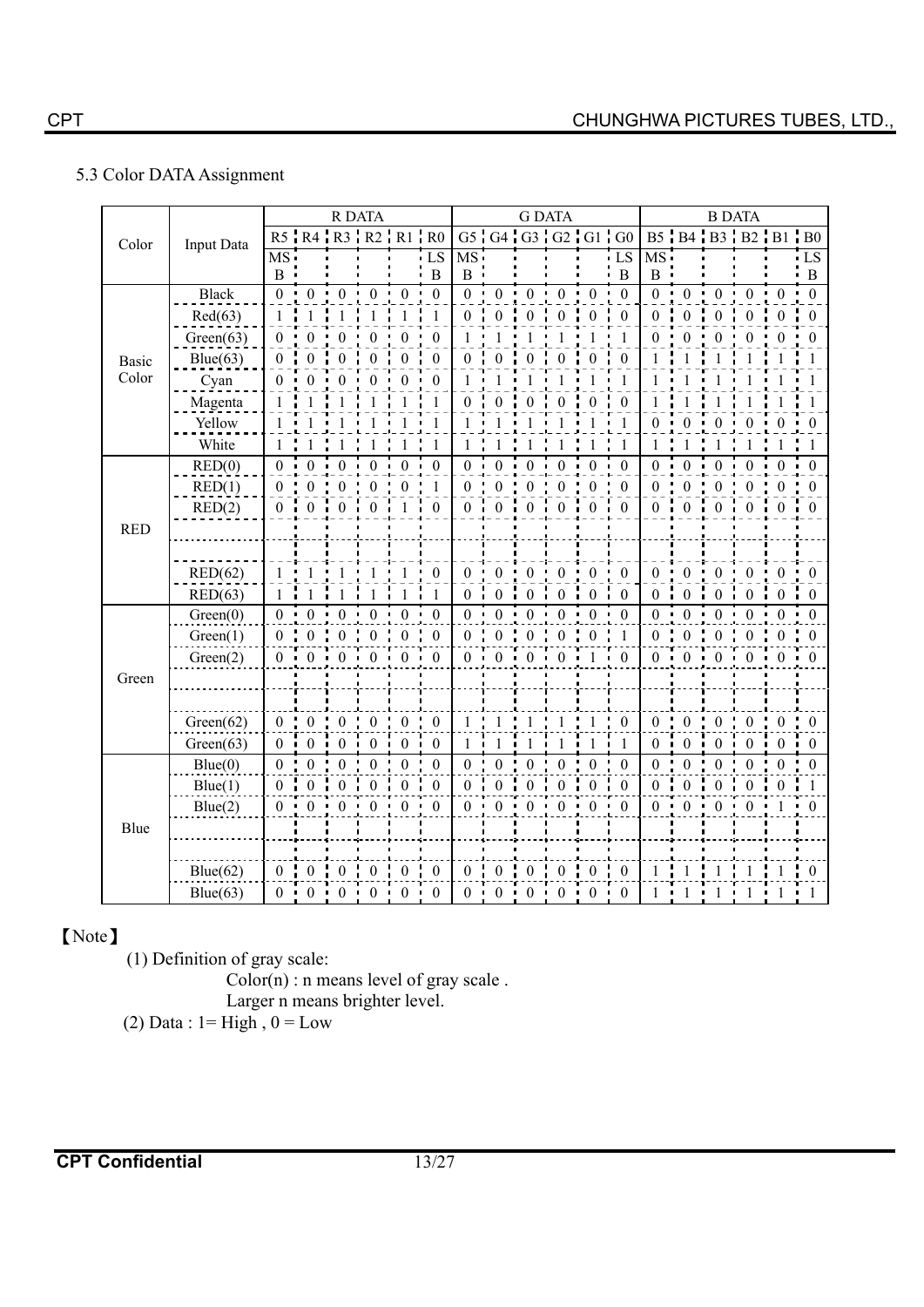# **6. BLOCK DIAGRAM**



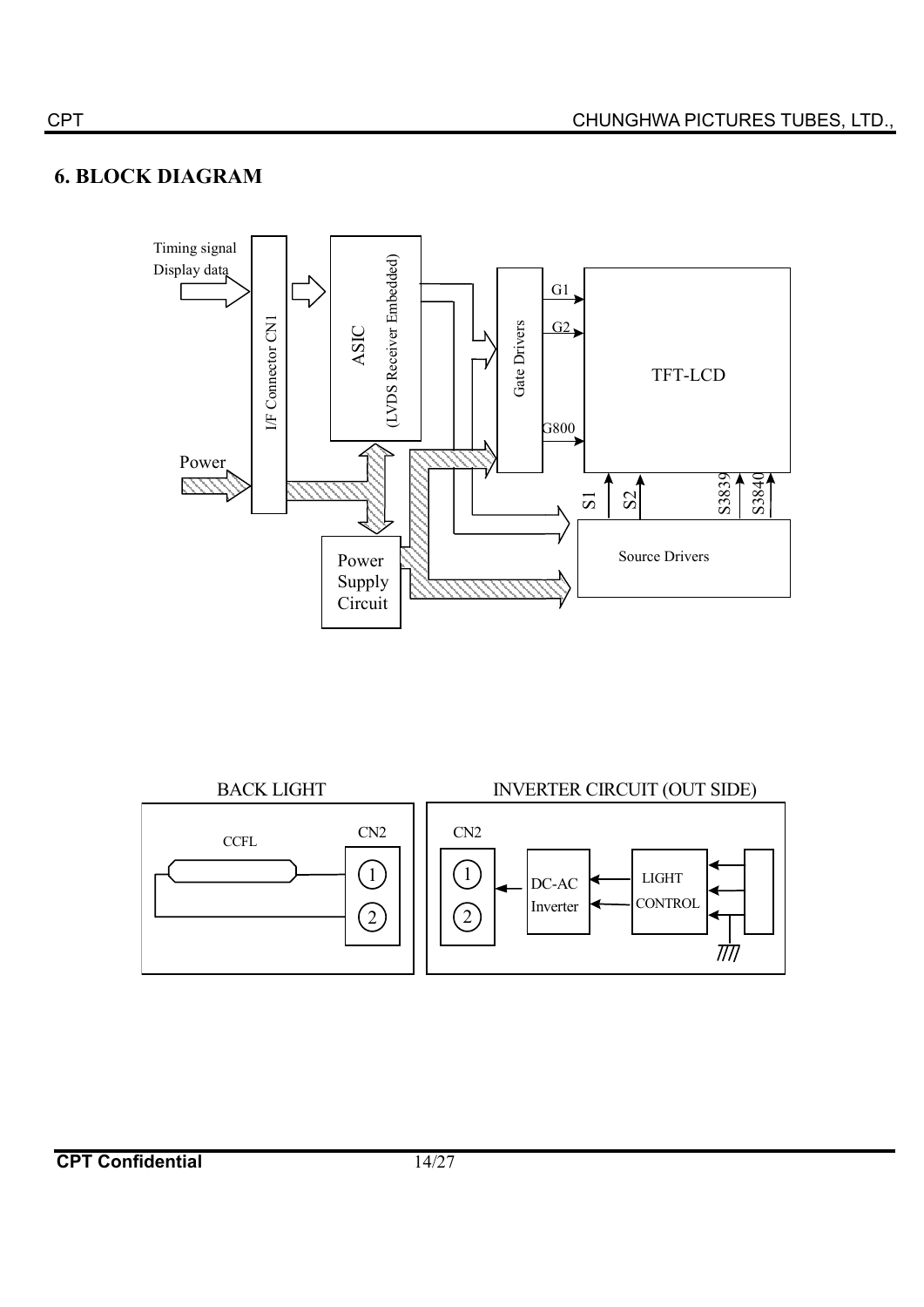# **7.MECHANICAL SPECIFICATION**

7.1 Front side

The tolerance, not show in the figure, is  $\pm 0.5$ mm. [Unit : mm]

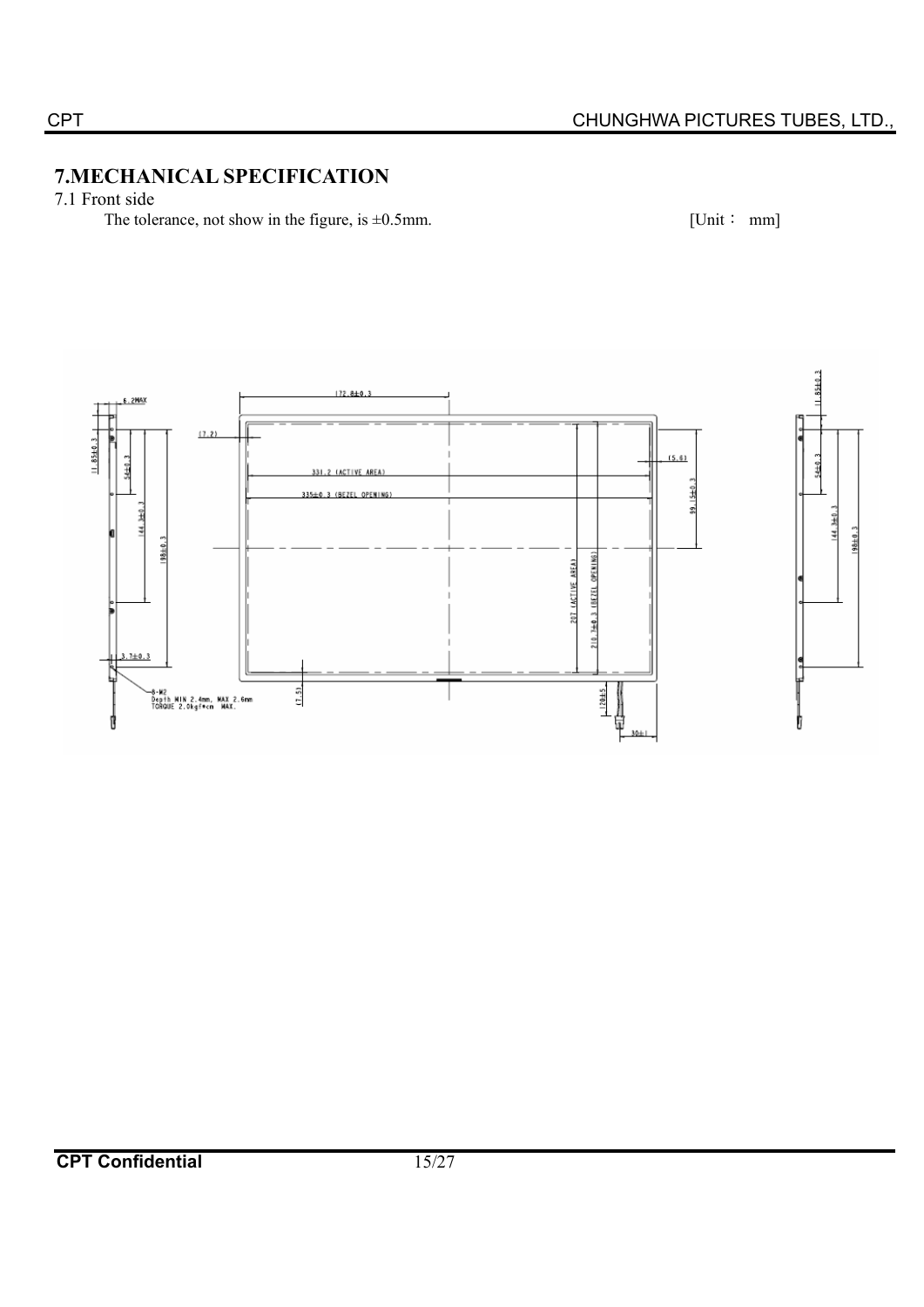# 7.2 Rear side

Tolerance is  $\pm 0.5$ mm unless noted [Unit: mm]

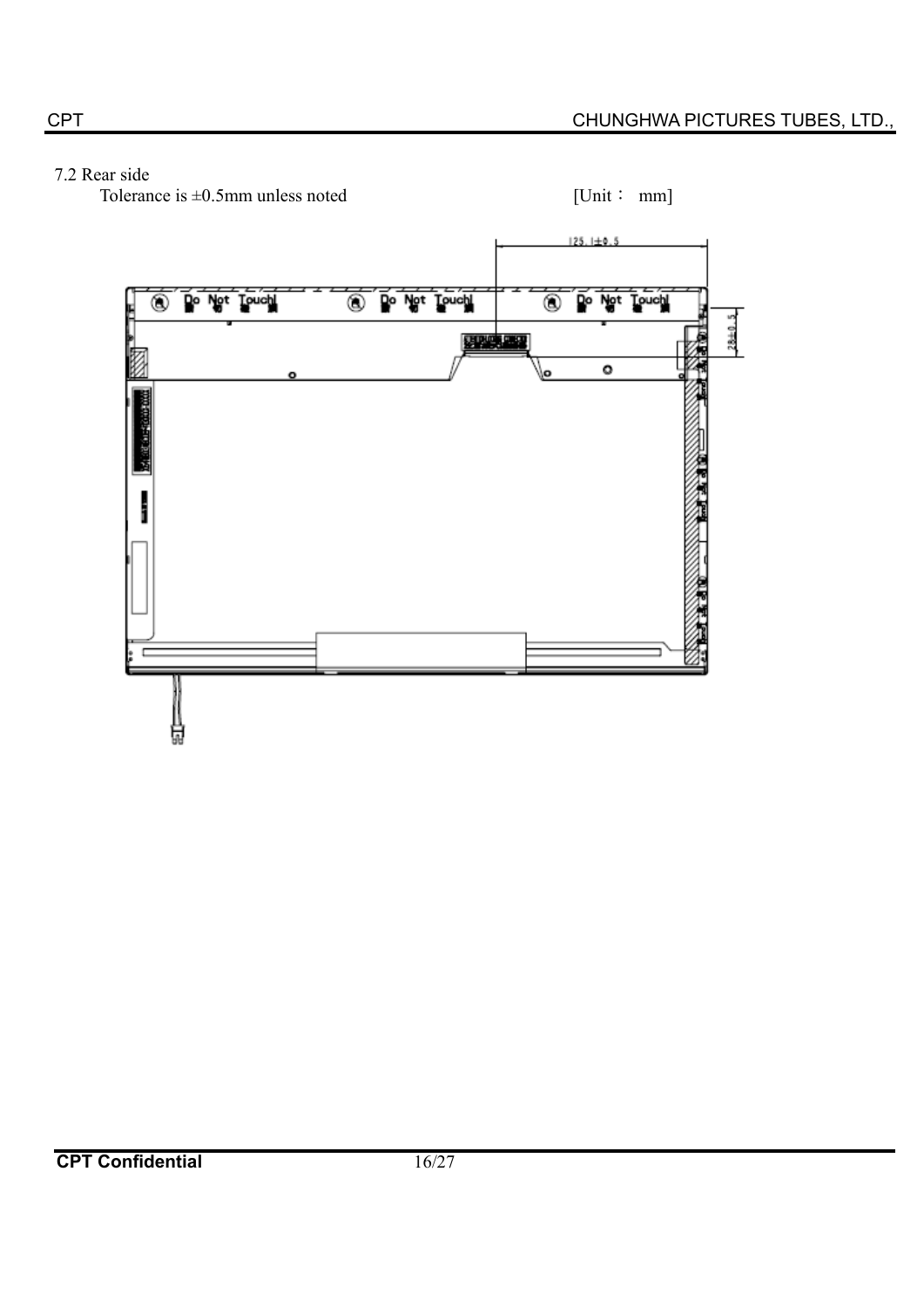# **8. OPTICAL CHARACTERISTICS** Ta=25°C  $\cdot$  VCC=3.3V

| <b>ITEM</b>                        |             | <b>SYMBOL</b>              | <b>CONDITION</b>                          | MIN.           | TYP.           | MAX.           | <b>UNIT</b>       | <b>REMARK</b> |
|------------------------------------|-------------|----------------------------|-------------------------------------------|----------------|----------------|----------------|-------------------|---------------|
| <b>Contrast Ratio</b>              |             | <b>CR</b>                  | $\theta = \psi = 0^{\circ}$               | 400            | 800            | --             | --                | $*1)$         |
| Luminance (5P)                     |             | L                          | $\theta = \psi = 0^{\circ}$               | 170            | 200            | --             | cd/m <sup>2</sup> | $*2)$         |
| Uniformity(5P)                     |             | $\Delta L$                 | $\theta = \psi = 0^{\circ}$               | 80             |                |                | $\frac{0}{0}$     | $*2)$         |
|                                    |             | <b>Tr</b>                  | $\theta = \psi = 0^{\circ}$               | --             | $\overline{3}$ | 6              | ms                | $*4)$         |
| Response Time                      |             | <b>Tf</b>                  | $\theta = \psi = 0^{\circ}$               | --             | 5              | 10             | ms                | $*_{4}$       |
| Cross talk                         |             | <b>CT</b>                  | $\theta = \phi = 0^{\circ}$ <sup>*3</sup> | --             |                | 1              | $\frac{0}{0}$     | $*5)$         |
|                                    | Horizontal  | Ψ                          | $CR \ge 10$                               | $35/-35$       | $45/-45$       | --             | $\circ$           | $*3)$         |
| View angle                         | Vertical    | $\theta$                   |                                           | $10/-30$       | $15/-35$       | --             | $\circ$           | $*3)$         |
|                                    | W           | $\mathbf X$<br>$\mathbf Y$ |                                           | 0.283<br>0.299 | 0.313<br>0.329 | 0.343<br>0.359 |                   |               |
| Color<br>Temperature<br>Coordinate | $\mathbf R$ | $\mathbf X$<br>$\mathbf Y$ |                                           | 0.564<br>0.313 | 0.594<br>0.343 | 0.624<br>0.373 |                   |               |
|                                    | G           | $\mathbf X$<br>Y           | $\theta = \psi = 0^{\circ}$               | 0.288<br>0.530 | 0.318<br>0.560 | 0.348<br>0.590 |                   | $*2)$         |
|                                    | $\bf{B}$    | $\mathbf X$<br>Y           |                                           | 0.127<br>0.102 | 0.157<br>0.132 | 0.187<br>0.162 |                   |               |
| Gamut                              |             |                            | $\theta = \psi = 0^{\circ}$               | --             | 45             | --             | $\frac{0}{0}$     |               |

These items are measured using BM-5A (TOPCON) under the dark room condition (no ambient light). Measurement Condition: IL=6.0×6mA

Inverter: SUMIDA / IV12139/T

Definition of these measurement items is as follows:

#### **\*1) Definition of Contrast Ratio**

CR=ON (White) Luminance/OFF (Black) Luminance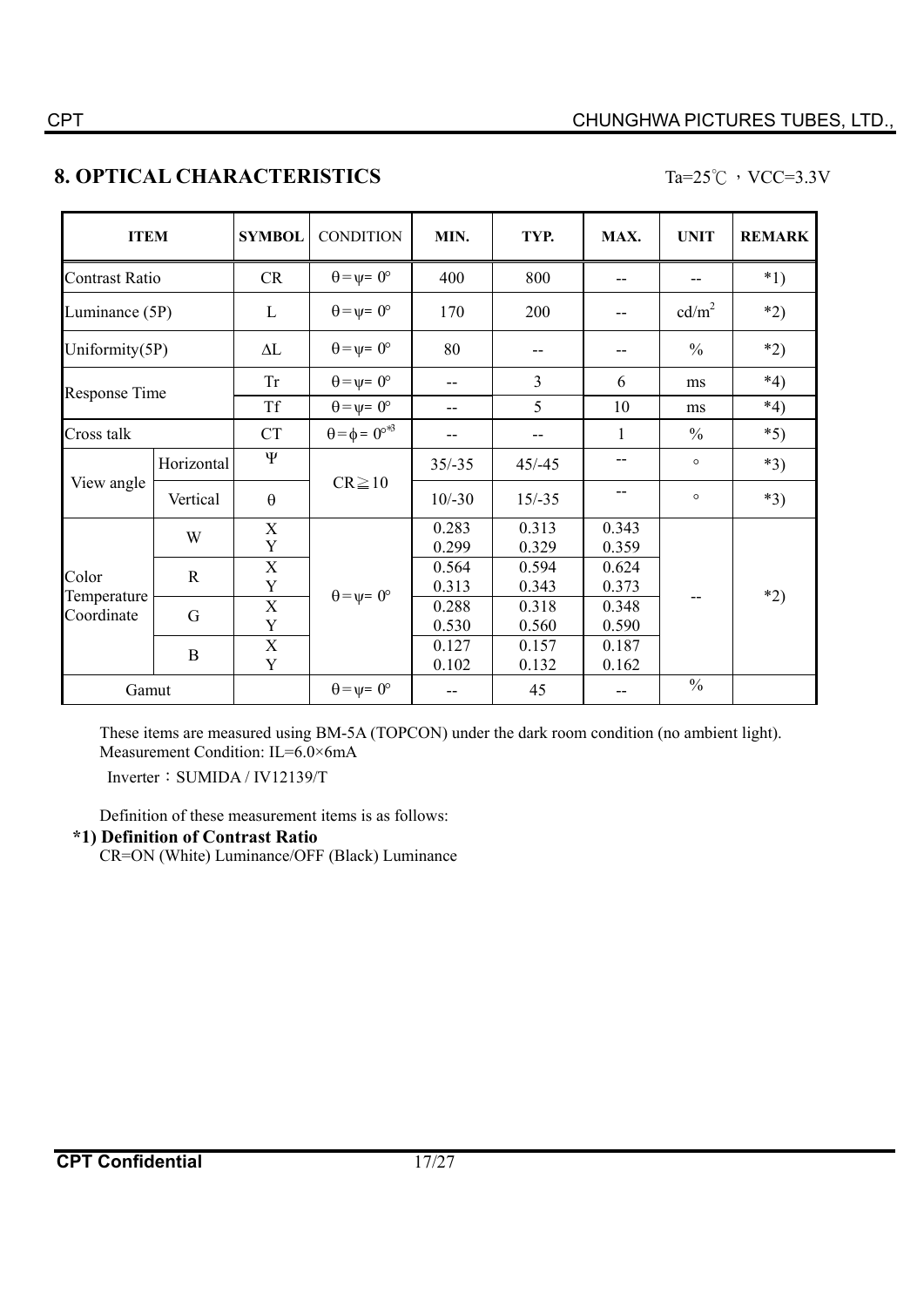# **\*2) Definition of Luminance and Luminance uniformity**

Central luminance: The white luminance is measured at the center position "1 on the screen, see Fig.1 below. 5P Uniformity:  $\Delta L = (Lmin / Lmax) \times 100\%$ 





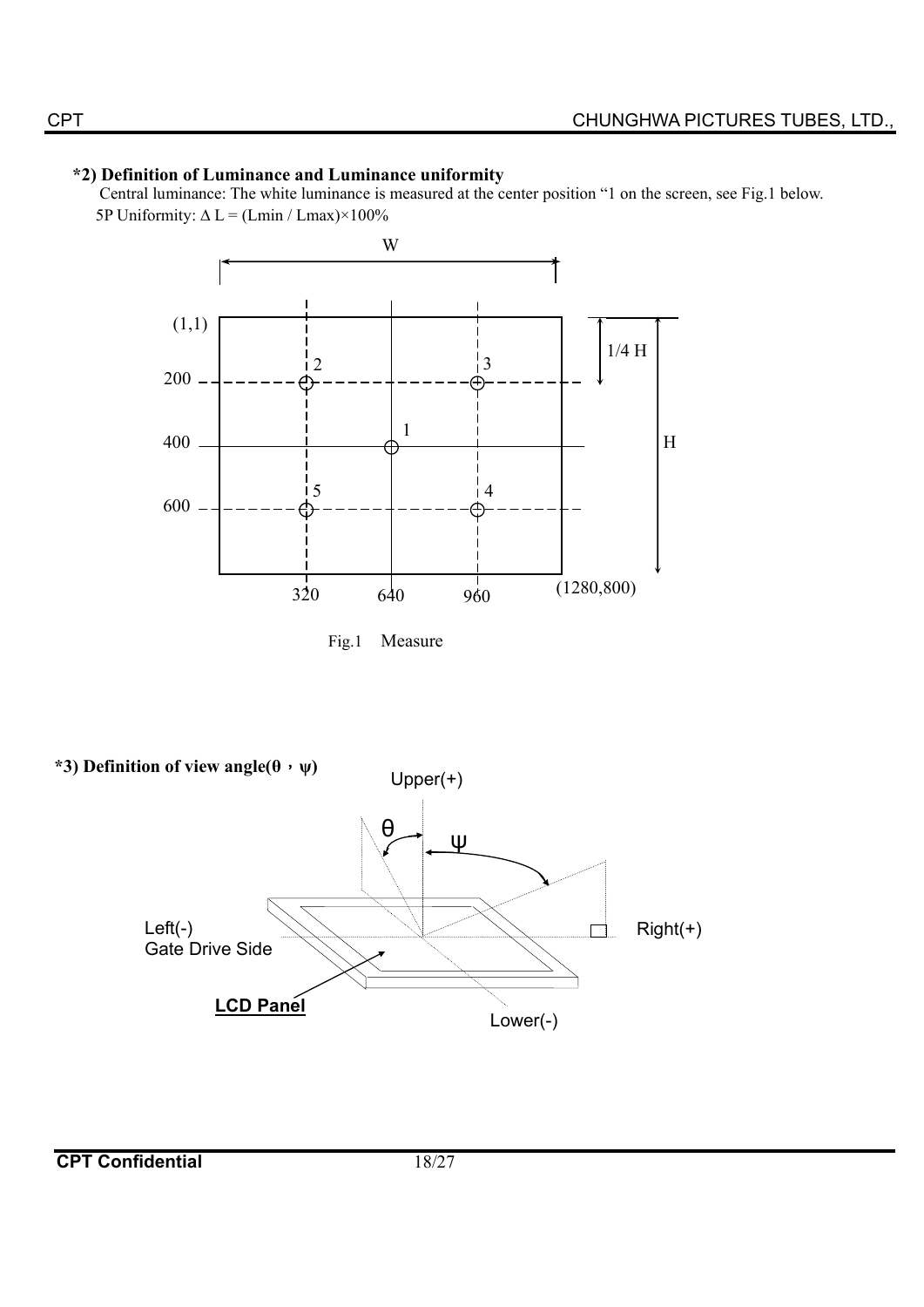# **\*4) Definition of response time**



# **\*5) Crosstalk Modulation Ratio:**

CT=  $Y_B-Y_A$  /  $Y_{A^*} \times 100\%$ 

 $Y_A Y_B$  measure position and definition

YA means luminance at gray level 32(exclude gray level 0 pattern)

Y<sub>B</sub> means luminance at gray level 32(include gray level 0 pattern)

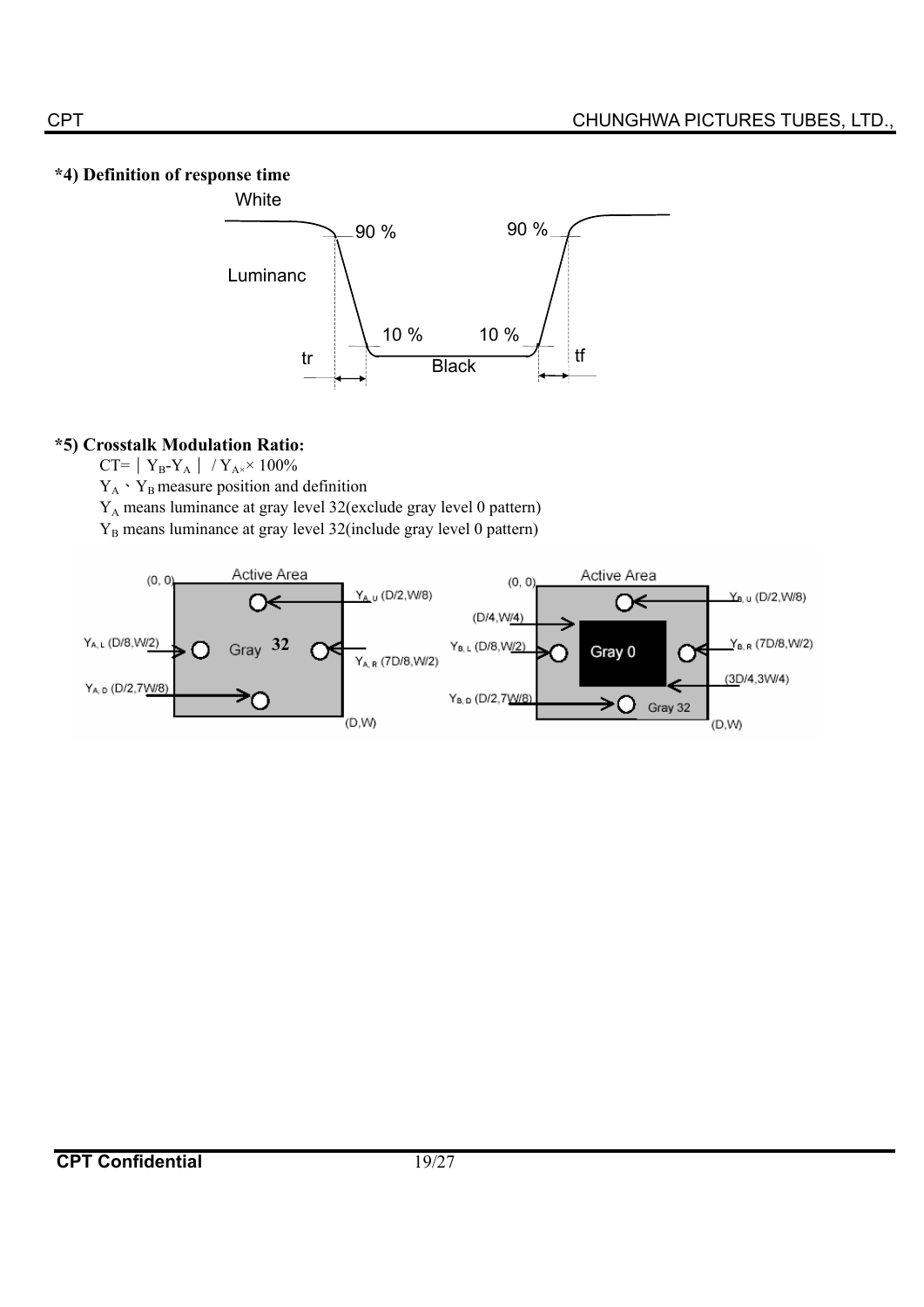# **9.RELIABILITY TEST CONDITIONS**

# **9.1 Temperature and Humidity**

| <b>TEST ITEMS</b>                                         | <b>CONDITIONS</b>                                                             |
|-----------------------------------------------------------|-------------------------------------------------------------------------------|
| <b>High Temperature Operation</b>                         | $50^{\circ}$ C ; 240Hrs                                                       |
| High Temperature Storage                                  | $60^{\circ}$ C ; 240Hrs                                                       |
| <b>High Temperature</b><br><b>High Humidity Operation</b> | $50^{\circ}$ C ; 90% RH ; 240Hrs                                              |
| High Temperature High Humidity Storage                    | $60^{\circ}$ C ; 90% RH ; 48 Hrs                                              |
| Low Temperature Operation                                 | $0^{\circ}$ C $\div$ 240 Hrs                                                  |
| Low Temperature Storage                                   | $-20^{\circ}$ C $\div$ 240 Hrs                                                |
| Thermal Shock                                             | $-20$ °C $(0.5 \text{ hr})$ ~60°C $(0.5 \text{ hr})$ ,<br>Ramp<20℃, 100 CYCLE |

# **9.2 Shock & Vibration**

| <b>TEST ITEMS</b>               | <b>CONDITIONS</b>                                                                                                                                                                    |
|---------------------------------|--------------------------------------------------------------------------------------------------------------------------------------------------------------------------------------|
| <b>Shock</b><br>(Non-Operation) | Shock level: $1960 \text{m/s}^2$ (200G), Waveform: half sinusoidal wave,<br>2ms, 6 axis $(\pm X, \pm Y, \pm Z)$ per cycle                                                            |
| Vibration<br>(Non-Operation)    | Vibration level : $9.8 \text{m/s}^2 (1.0 \text{G})$ , sinusoidal wave (each x, y, z axis :<br>1hr, total 3hrs)<br>Frequency range : $5 \sim 500$ Hz<br>Sweep speed : 0.5 Octave/min. |

#### **9.3 ESD**

|                     | Surface discharge (Panel display<br>area > Frame > PWB > Panel back side) | Electrics capacity of<br>Connector |             |
|---------------------|---------------------------------------------------------------------------|------------------------------------|-------------|
|                     | Contact                                                                   | Air                                | Contact     |
| Capacity            | 150pF                                                                     | 150pF                              | $200$ pF    |
| Resistance          | $330 \Omega$                                                              | $330 \Omega$                       | $\Omega$    |
| Voltage             | $\pm 8kV$                                                                 | $\pm 8kV/\pm 15kV$                 | $\pm 250$ V |
| Interval            | l sec                                                                     | 1 sec                              | 1 sec       |
| Times(single point) | 25                                                                        | 25                                 |             |

| Acceptance Criteria | Air Discharge | Air Discharge |  |  |
|---------------------|---------------|---------------|--|--|
|                     | $+/-8$ kV     | $+/-15$ kV    |  |  |
|                     | Permitted     | Permitted     |  |  |
|                     | Permitted     | Permitted     |  |  |
|                     | Not Permitted | Permitted     |  |  |
|                     | Not Permitted | Not Permitted |  |  |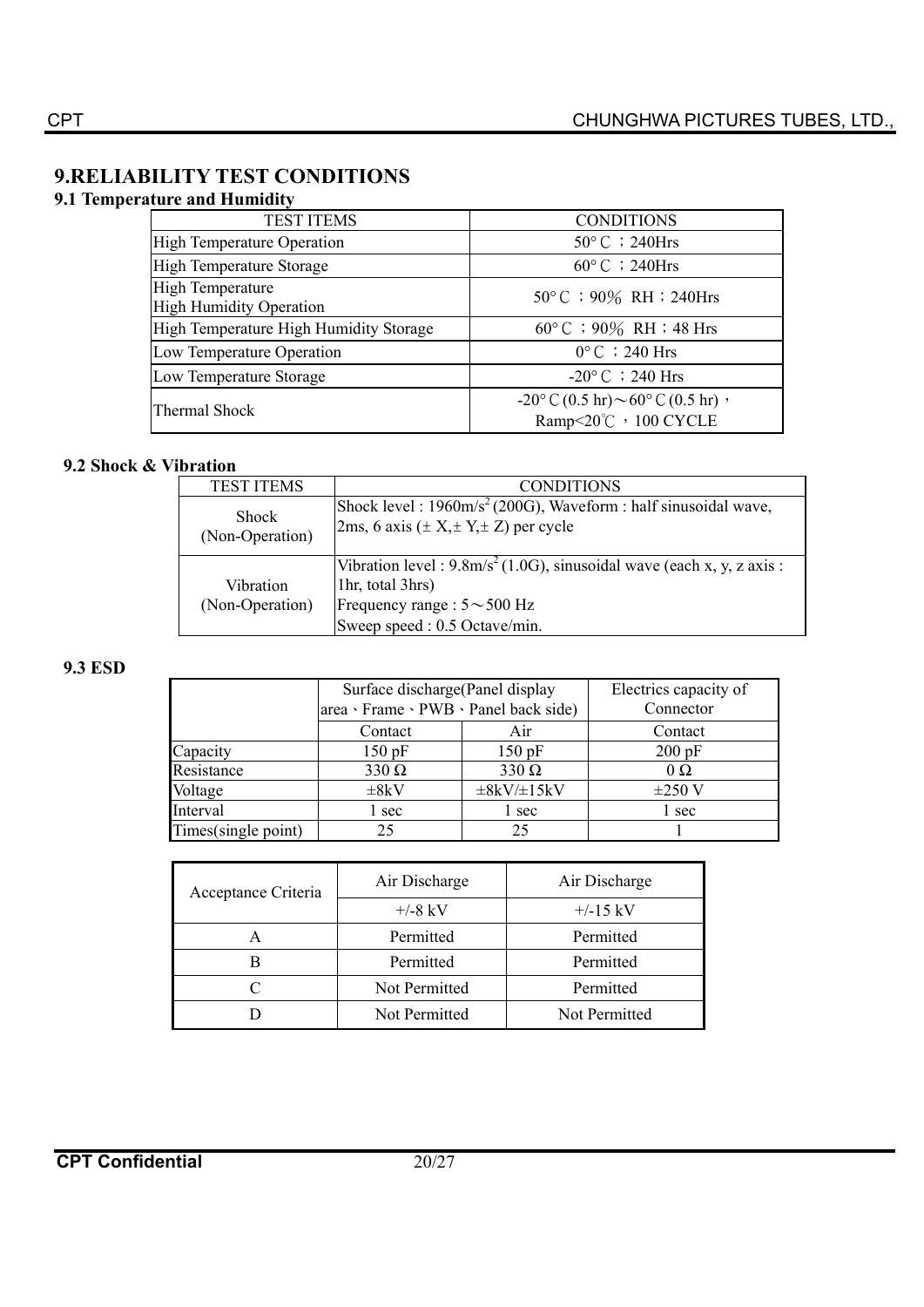|   | <b>Acceptance Definitions</b>                                                                        |  |  |  |  |  |  |  |
|---|------------------------------------------------------------------------------------------------------|--|--|--|--|--|--|--|
| A | Normal operation. No degradation. No failures.                                                       |  |  |  |  |  |  |  |
| В | Some performance degradation allowed. No data<br>lost.<br>Self-recoverable.                          |  |  |  |  |  |  |  |
|   | Temporary performance degradation. Recovery by operator is<br>acceptable.                            |  |  |  |  |  |  |  |
| D | Degradation or loss of function, which is not recoverable due to<br>damage of equipment (components) |  |  |  |  |  |  |  |

#### **9.4 Judgment standard**

The judgment of the above test should be made as follow:

Pass: Normal display image with no obvious non-uniformity and no line defect.

Partial transformation of the module parts should be ignored.

Fail: No display image, obvious non-uniformity, or line defects.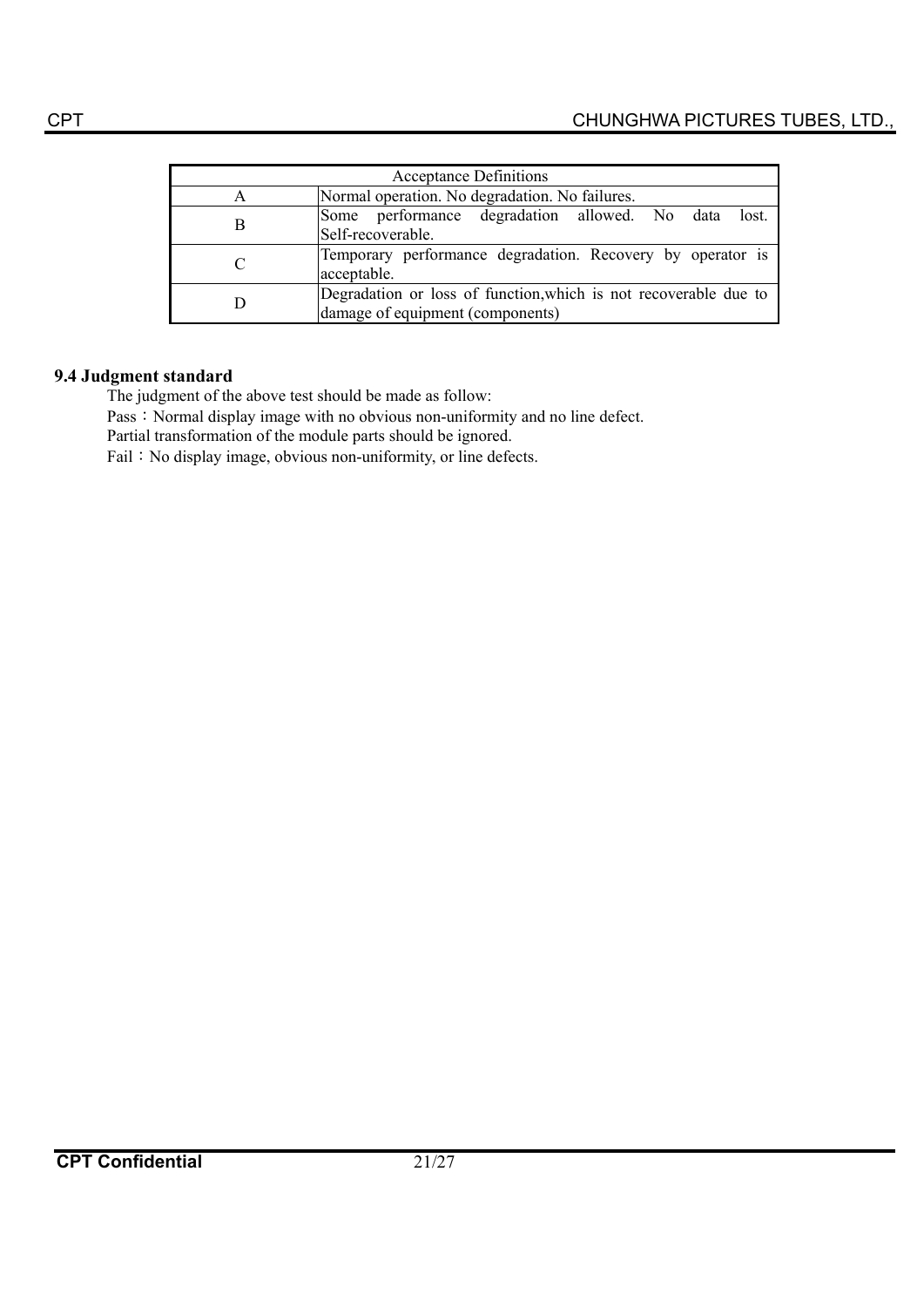# **10. VISUAL INSPECTION SPECIFICATION**

# **10.1 Inspection condition**

- (1) Viewing distance is approximately  $35 \sim 40$  cm.
- (2) Viewing angle is normal to the LCD panel as figure below( $10^{\circ}$ ).
- (3) Ambient temperature is approximately  $25 \pm 5^{\circ}$ C.
- (4) Ambient humidity is  $60 \pm 5\%$  RH.
- (5) Ambient illumination is from  $300 \sim 500$  lux.
- (6) Input signal timing should be typical value.



# **10.2 Special condition**

- (1) Viewing distance is close for inspection of adjacent dots and distance between defect dots.
- (2) Viewing condition of " Shot block non-uniformity from oblique angle" is as figure below.
- (3) Exceptional case: View angle  $\pm 40^{\circ}$  while inspected image-sticking.

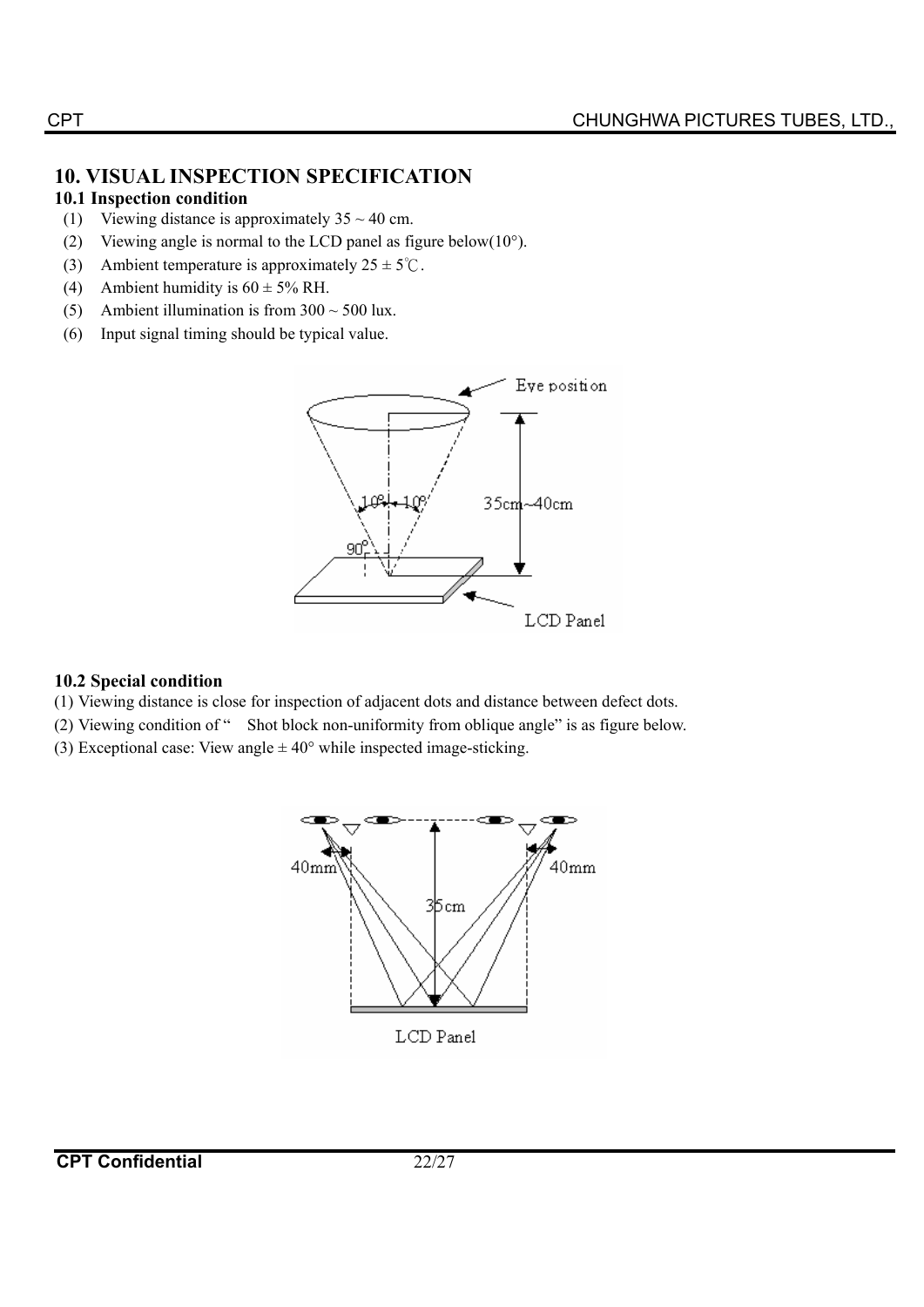#### **10.3 Inspection Criteria**

|                                    | <b>DEFECT TYPE</b>                                                                   |                                   | <b>LIMIT</b>                                      |             |         |  |
|------------------------------------|--------------------------------------------------------------------------------------|-----------------------------------|---------------------------------------------------|-------------|---------|--|
|                                    | <b>SCRATCH</b>                                                                       |                                   | $0.01$ mm $\leq W \leq 0.05$ mm<br>$L \leq 10$ mm | $N \leq 4$  |         |  |
| <b>VISUAL</b>                      |                                                                                      | <b>SPOT</b>                       | $0.15$ mm $\leq \varphi \leq 0.5$ mm              | $N \leq 4$  | $*1)$   |  |
| <b>DEFECT</b>                      |                                                                                      | <b>FIBER</b>                      | $W \le 0.1$ mm, $L \le 3.0$ mm                    | $N \leq 4$  | $*1)$   |  |
|                                    | <b>INTERNAL</b>                                                                      | <b>POLARIZER</b><br><b>BUBBLE</b> | $0.15$ mm $\leq \varphi \leq 0.5$ mm              | $N \leq 4$  | $*1)$   |  |
|                                    |                                                                                      | <b>TOTAL</b>                      | $N \leq 4$                                        |             |         |  |
|                                    |                                                                                      | <b>BRIGHT DOT</b>                 | $N \leq 4$                                        | $*2)$       |         |  |
|                                    |                                                                                      | <b>DARK DOT</b>                   | $N \leq 5$                                        |             |         |  |
|                                    |                                                                                      | <b>TOTAL DOT</b>                  | $N \leq 6$                                        |             | $*2)$   |  |
|                                    |                                                                                      | <b>TWO ADJACENT DOT</b>           | $\leq$ 1 PAIRS                                    |             | $*3)$   |  |
| <b>ELECTRICAL</b><br><b>DEFECT</b> | THREE OR MORE<br><b>ADJACENT DOT</b><br><b>DISTANCE BETWEEN</b><br><b>DEFECT DOT</b> |                                   | <b>NOT ALLOWED</b>                                |             |         |  |
|                                    |                                                                                      |                                   | Bright dot and dark dot                           | $\geq$ 15mm | $*4)$   |  |
|                                    |                                                                                      |                                   | Two dark dots                                     | $\geq$ 15mm | $*_{4}$ |  |
|                                    |                                                                                      | <b>LINE DEFECT</b>                | <b>NOT ALLOWED</b>                                | --          |         |  |
|                                    | <b>MURA</b>                                                                          |                                   | $\leq 5\%$ ND                                     |             |         |  |

One pixel consists of 3 sub-pixels, including  $R$ ,  $G$ , and  $B$  dot.(Sub-pixel = Dot)

[Note1] W : Width[mm], L : Length[mm], N : Number,  $\varphi$ : Average Diameter



**[Note2]** Bright dot is defined through 5% transmission ND Filter as following.



[Note3] **Judge defect dot and adjacent dot as following. Allow below (as A, B, C and D status) adjacent defect dots, including bright and dart adjacent dot. And they will be counted 2 defect dots in total quantity.**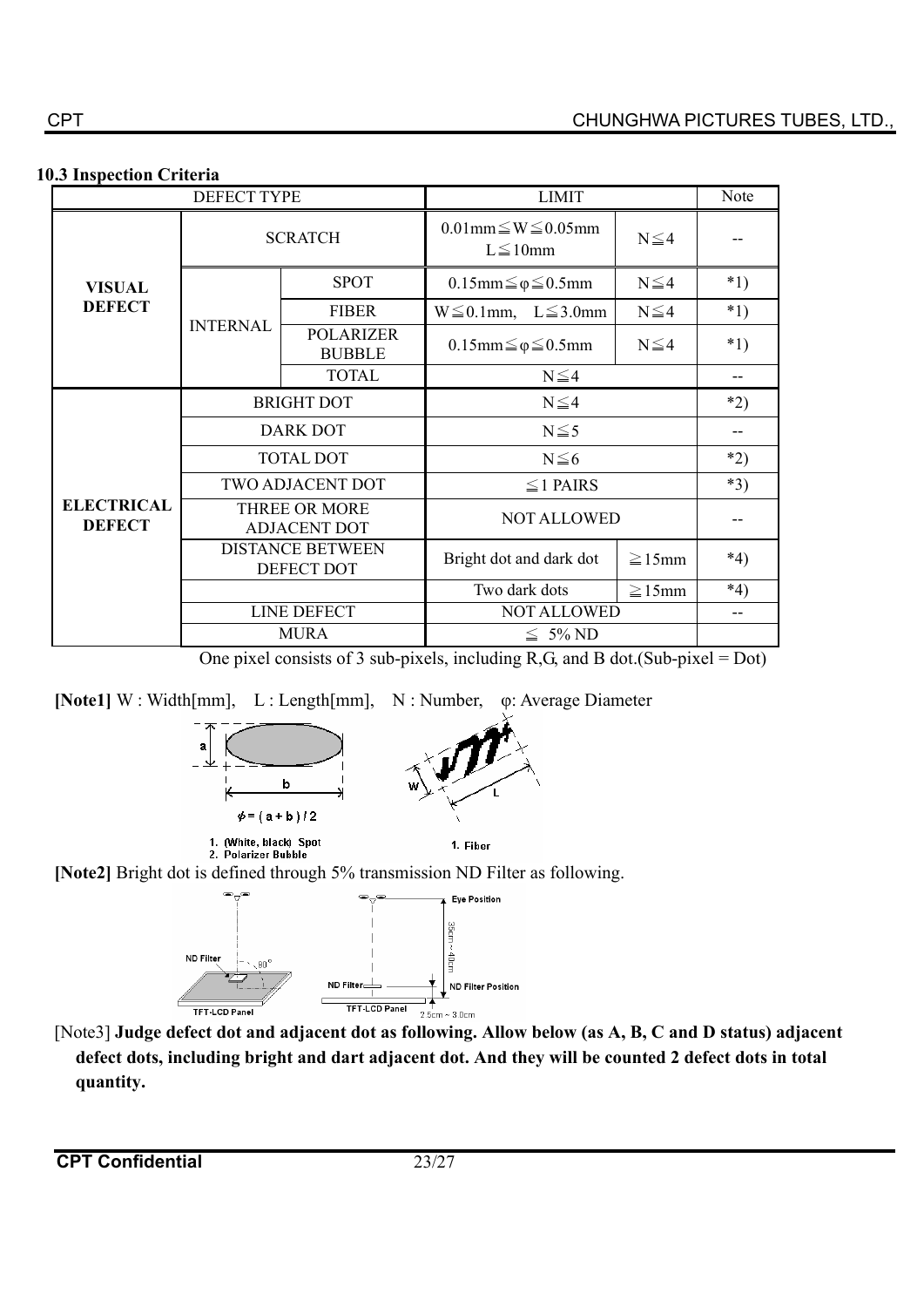

**[Note4]** Definition of distance between defect dot as following.



# **10.4 Mechanical :**

(1) Regarding the mechanical dimension, please refer the Technical Specification.

- a. The tolerance of mechanical dimension is  $\pm$  0.5mm.
- b. And the tolerance of length of lamp cable is  $\pm$  5.0mm.
- c. The gap between Bezel and Glass is 0.6mm(Max).
- (2) Label position



**CPT Confidential** 24/27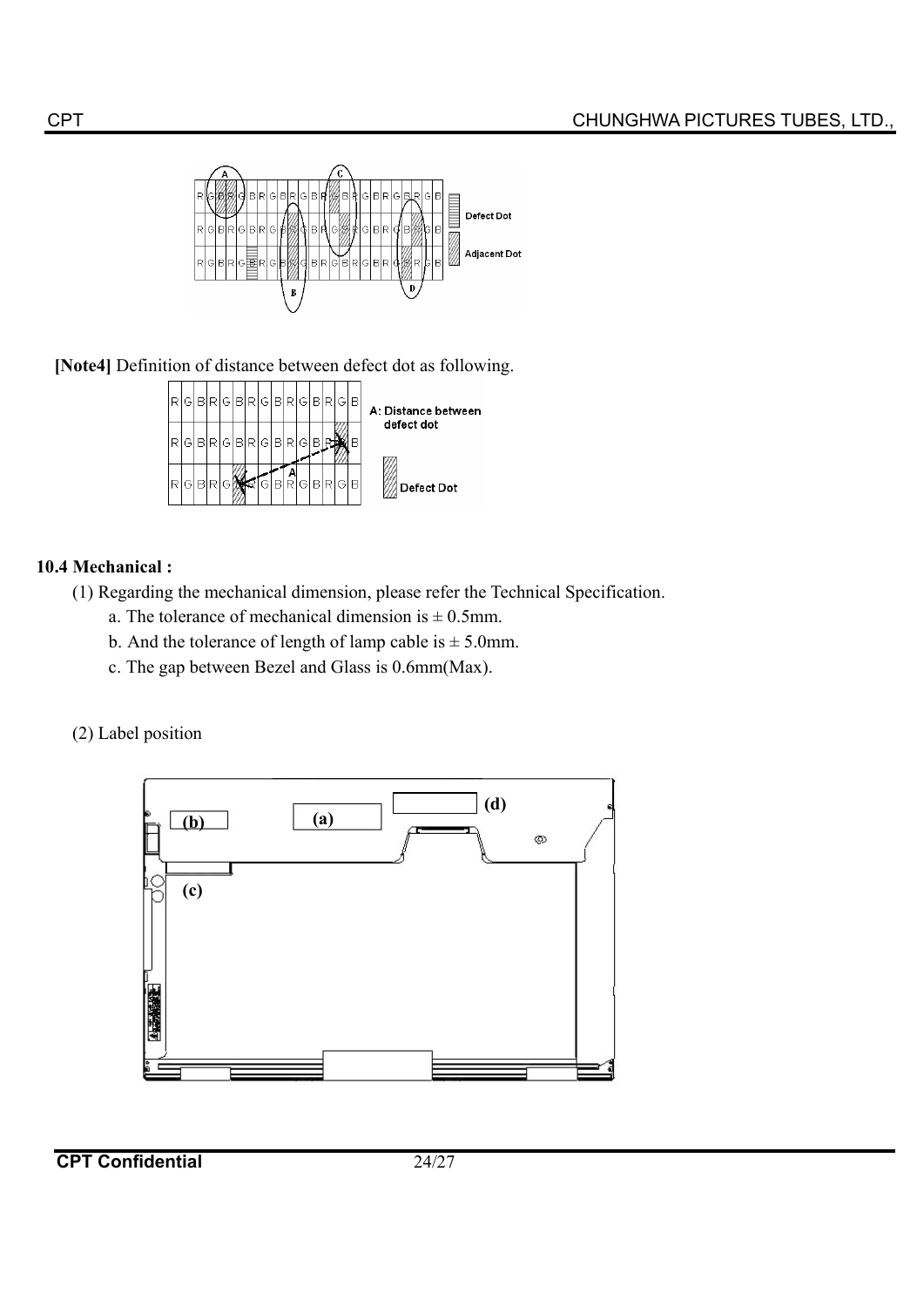



(b) MODULE LABEL :



(c)  $B/L$  MAKER LABEL :  $(*154WB03Axxxxxxxxxxxxxx)$ 

\*154WB03Axxxxxxxxx-xxxx

(d)pattern series number

Honeywell's USP X,XXX,XXX CPT's USP X,XXX,XXX

#### **10.5 Handling precaution**

- (1) Don't disassemble and reassemble the module by self. (禁止自行拆解。)
- (2) Acid, alkali, alcohol or touched directly by hand will damage the display. (酸性、鹼性、酒精或手的直接接觸將會損傷顯示面。)
- (3) Static electricity will damage the module. Please configure grounding device. (靜電會損傷模組。請裝配接地設備。)
- (4) The strong vibration, shock, twist or bend will cause material damage, even module broken. (強烈的衝擊、震動、扭轉或彎曲將會造成原材損傷,甚至面板破裂)
- (5) It is easy to cause image sticking while displaying the same pattern for very long time. (長期顯示同一書面亦浩成影像殘留。)
- (6) The response time, brightness and performance will vary from different temperature. (反應時間、亮度與均勻性會因溫度而有所變化)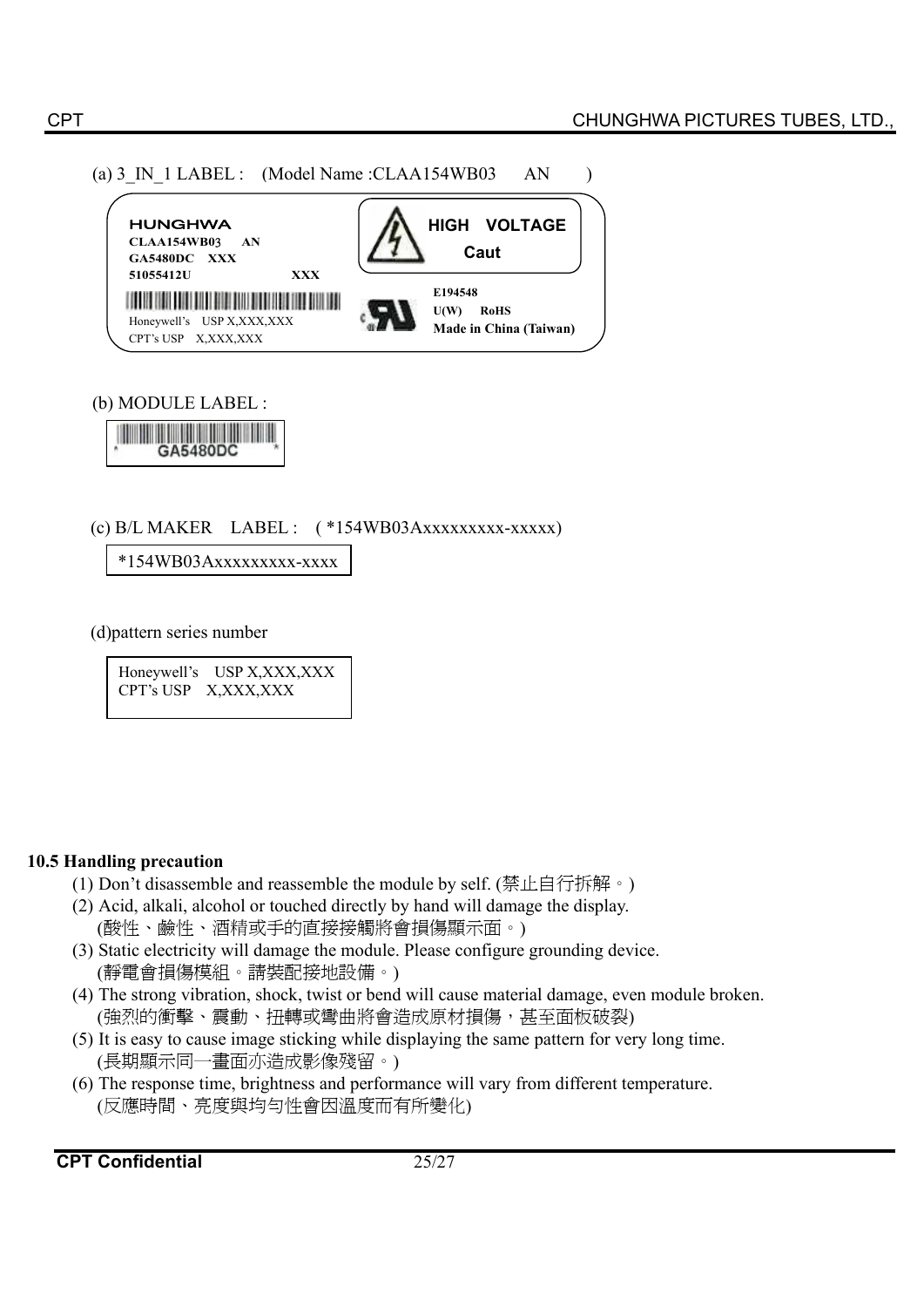# **11. HANDLING PRECAUTIONS FOR TFT-LCD MODULE**

Please pay attention to the followings in handling- TFT-LCD products;

# **11.1 ASSEMBLY PRECAUTION**

- (1) Please use the mounting hole on the module side in installing and do not beading or wrenching
- LCD in assembling. And please do not drop, bend or twist LCD module in handling.
- (2) Please design display housing in accordance with the following guidelines.
	- x Housing case must be destined carefully so as not to put stresses on LCD all sides and not to wrench module. The stresses may cause non-uniformity even if there is no non-uniformity statically.
	- Keep sufficient clearance between LCD module back surface and housing when the LCD module is mounted. Approximately 1.0 mm of the clearance in the design is recommended taking into account the tolerance of LCD module thickness and mounting structure height on the housing.
	- x When some parts, such as, FPC cable and ferrite plate, are installed underneath the LCD module, still sufficient clearance is required, such as 0.5mm. This clearance is, especially, to be reconsidered when the additional parts are implemented for EMI countermeasure.
	- Design the inverter location and connector position carefully so as not to give stress to lamp cable, or not to interface the LCD module by the lamp cable.
	- Keep sufficient clearance between LCD module and the others parts, such as inverter and speaker so as not to interface the LCD module. Approximately 1.0mm of the clearance in the design is recommended.
- (3) Please do not push or scratch LCD panel surface with any-thing hard. And do not soil LCD panel surface by touching with bare hands. (Polarizer film, surface of LCD panel is easy to be flawed.)
- (4) Please do not press any parts on the rear side such as source TCP, gate TCP, control circuit board and FPCs during handling LCD module. If pressing rear part is unavoidable, handle the LCD module with care not to damage them.
- (5) Please wipe out LCD panel surface with absorbent cotton or soft clothe in case of it being soiled.
- (6) Please wipe out drops of adhesives like saliva and water on LCD panel surface immediately. They might damage to cause panel surface variation and color change.
- (7) Please do not take a LCD module to pieces and reconstruct it. Resolving and reconstructing modules may cause them not to work well.
- (8) Please do not touch metal frames with bare hands and soiled gloves. A color change of the metal frames can happen during a long preservation of soiled LCD modules.
- (9) Please pay attention to handling lead wire of backlight so that it is not tugged in connecting with inverter.

# **11.2 OPERATING PRECAUTIONS**

- (1) Please be sure to turn off the power supply before connecting and disconnecting signal input cable.
- (2) Please do not change variable resistance settings in LCD module. They are adjusted to the most suitable value. If they are changed, it might happen LCD does not satisfy the characteristics specification.
- (3) Please consider that LCD backlight takes longer time to become stable of radiation characteristics in low temperature than in room temperature.
- (4) A condensation might happen on the surface and inside of LCD module in case of sudden change of ambient temperature.
- (5) Please pay attention to displaying the same pattern for very long time. Image might stick on LCD. If then, time going on can make LCD work well.
- (6) Please obey the same caution descriptions as ones that need to pay attention to ordinary electronic parts.

# **11.3 PRECAUTIONS WITH ELECTROSTATICS**

(1) This LCD module use CMOS-IC on circuit board and TFT-LCD panel, and so it is easy to be affected by electrostatics. Please be careful with electrostatics by the way of your body connecting to the ground and so on.